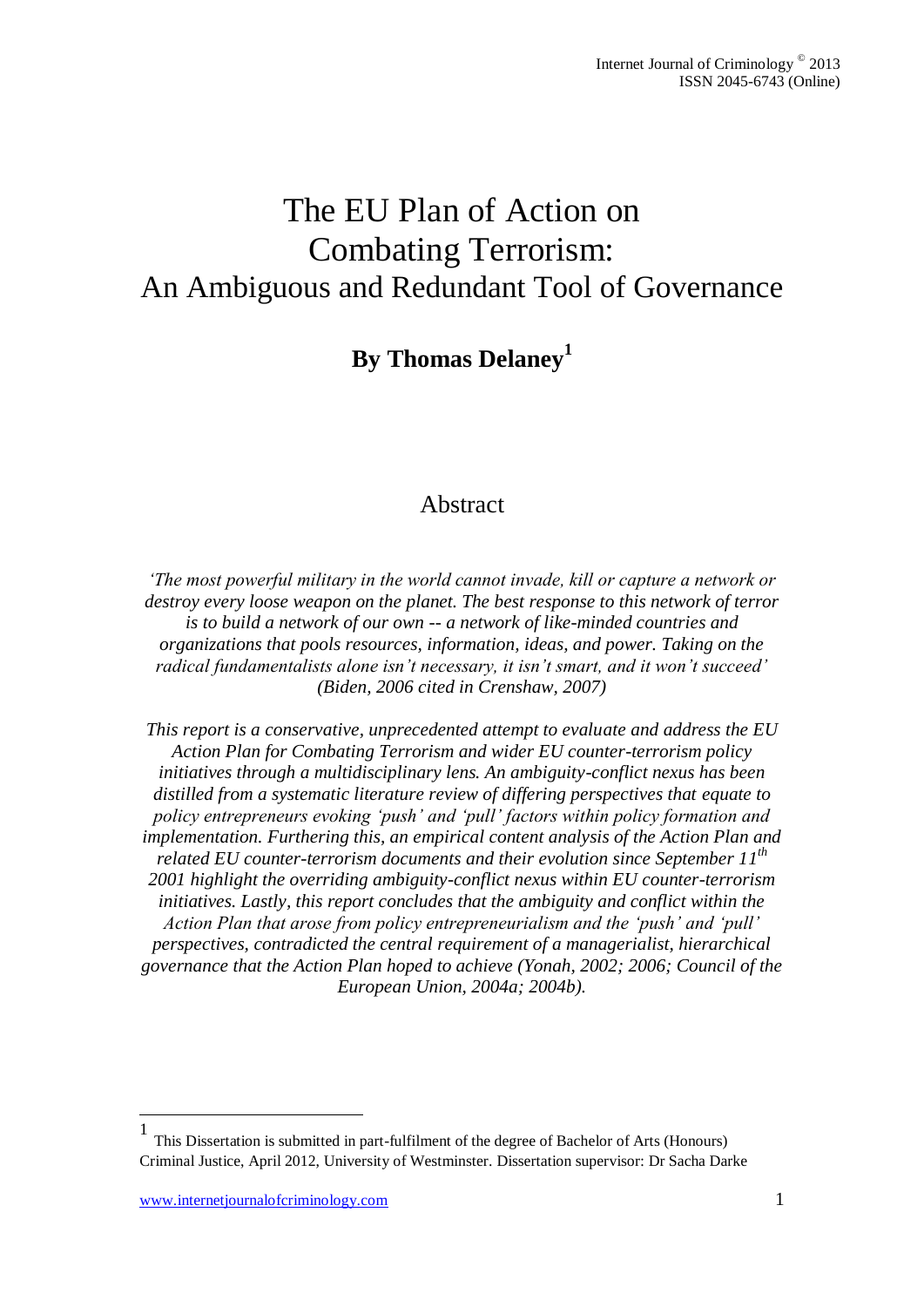#### Acknowledgements

I would firstly like to thank my friends, family, and specifically, my parents for supporting me and always keeping me motivated throughout my time at University. I also wish to show my absolute gratitude towards Mark Cambridge, David Manlow, and Dr Sacha Darke for their continued guidance, inspiration, and high level of teaching throughout my undergraduate degree course.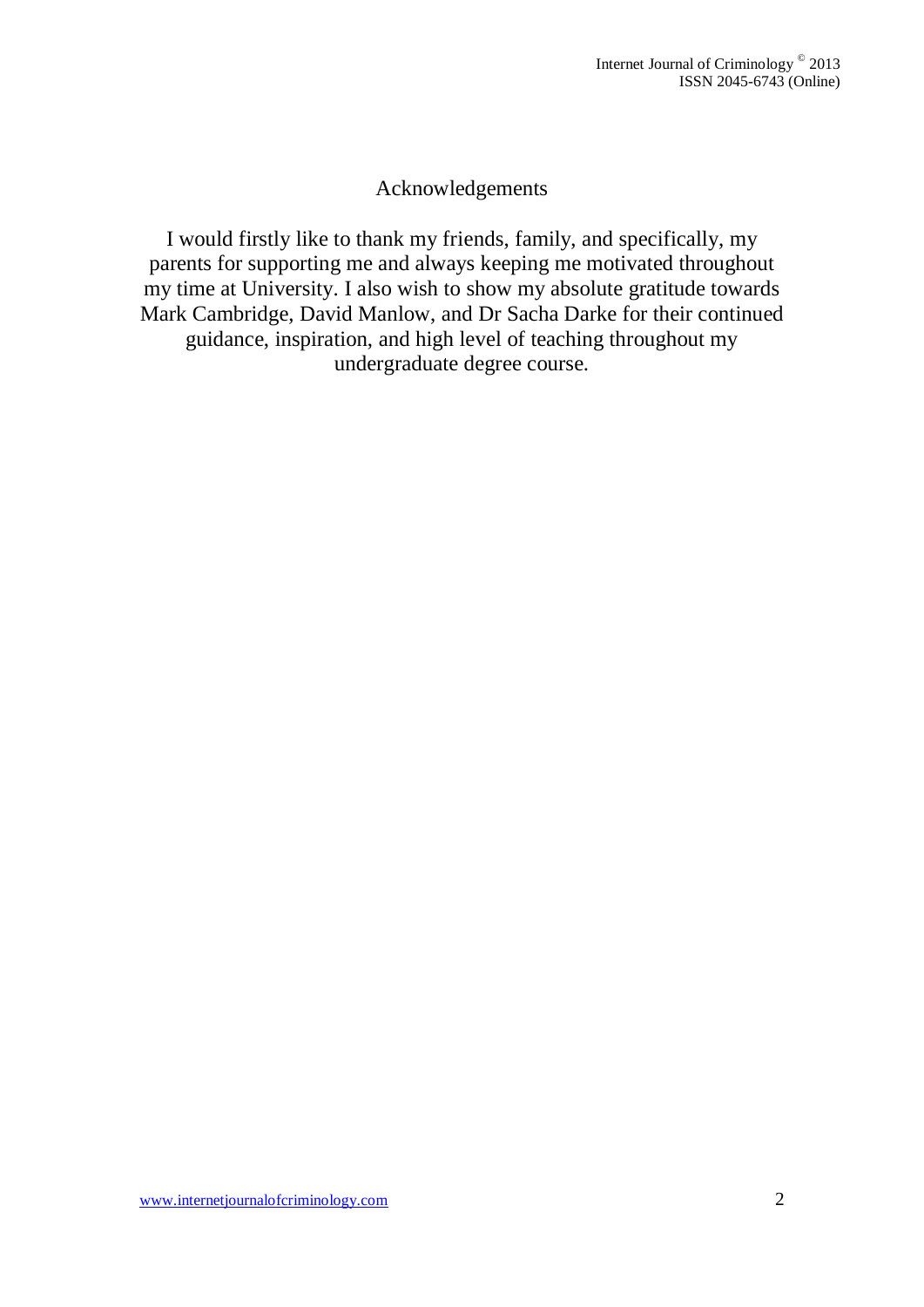# Contents

- 1. Introduction
- 2. Methodology
- 3. Establishing a Clear Path: The Ambiguity-Conflict Nexus
- 3.1. Counter-Terrorism and Public Policy
- 3.2. International Relations Perspective
- 3.3. Responses to Terrorism: Military versus Conciliation
- 3.4. Communication Studies: the Counter Narrative Strategy
- 3.5.Economic Perspective
- 4. Ideal-Archetypal Traits of Action Plans
- 5. Birth and Evolution: from the Anti-Terrorism Roadmap to the Action Plan for Combating Terrorism
- 5.1. A Critical Content Analysis of EU Counter-Terrorism Measures
- 5.2.The Current Action Plan for Combating Terrorism: the effect of the Madrid and London bombings
- 6. The Future of EU Counter-Terrorism
- 7. Conclusion
- 8. Bibliography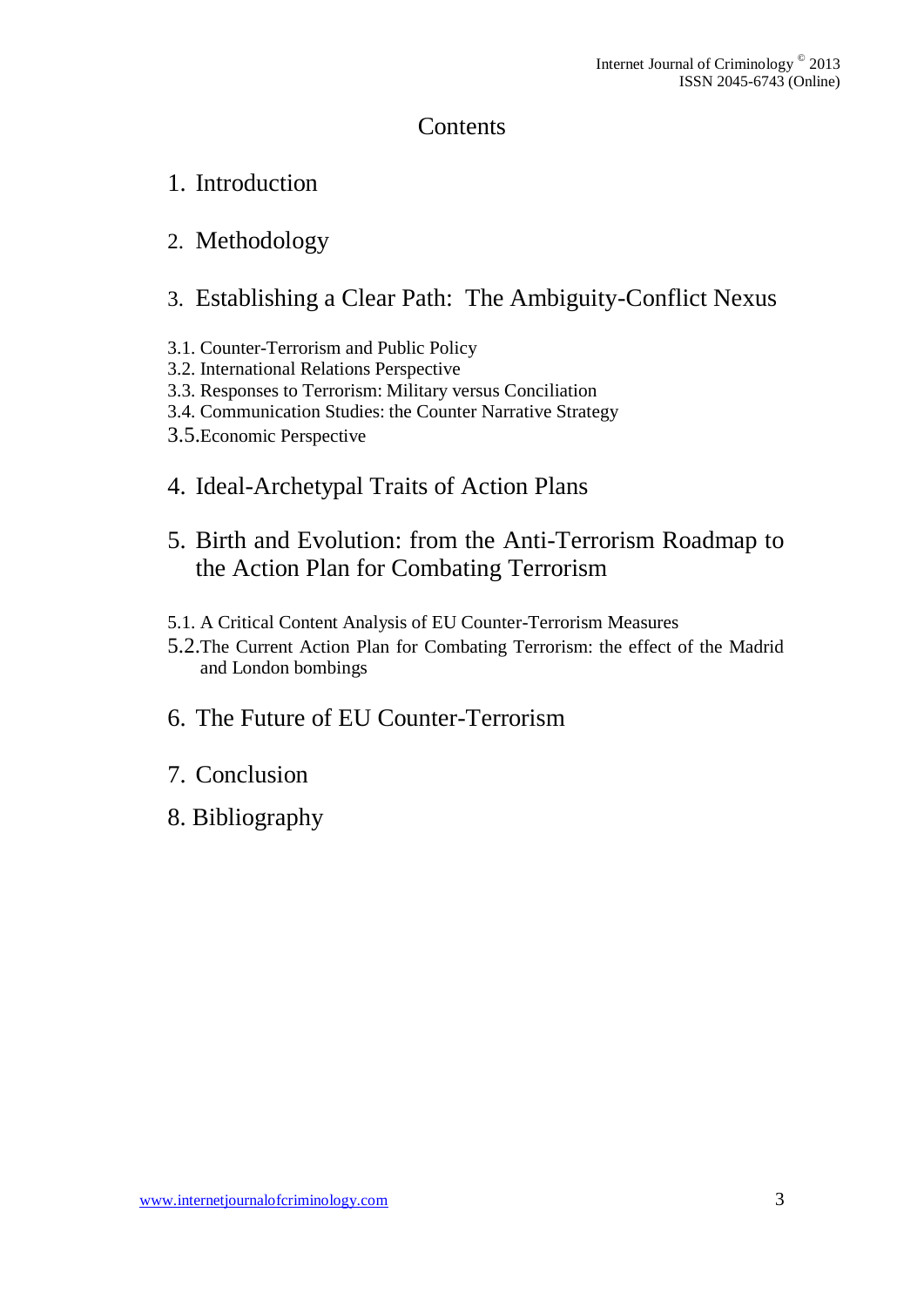## 1. Introduction

Since the establishment of the European Council and its various subsidiary branches, the notion of state-centric governance and national sovereignty has been evolved and amalgamated to include many transnational and multi-faceted governmental cooperative schemes (Staniford, 2010). One of which has been the monumental effort of the EU and it's Member States to collectively counter modern terrorism in all of its differing guises (Crelinsten, 2002; Yonah, 2002; 2006). Moreover, this accelerated notion of fortification has seen the EU Council expenditure on counter-terrorism policy go from  $\epsilon$ 5,7 million in 2002 to  $\epsilon$ 93,5 million in 2009 (European Parliament, 2011), which begs the questions: 'are the EU citizen's taxes being used efficiently?' and 'is the counter-terrorism policy formation of the EU actually working?'. This report uses these simple, but fundamental questions to guide a delineated analysis of the effectiveness of the EU's Action Plan to Counter Terrorism.

Over the five-year period following the unforgettable events of September  $11<sup>th</sup>$  2001, the EU's unique and revolutionary multi-stranded approach to counter terrorism was heavily criticised by academics, politicians, and non-government organisations (NGOs) and regarded as little more than a 'paper tiger' (Wouters and Ryngaert, 2005; Omand, 2005). There has been a myriad account of the evolution in EU counterterrorism policy (Sandler, 2005), but no academic or government literature has yet addressed the amalgamation of counter-strands that 'push' and 'pull' the implementation and governance process of EU counter-terrorism policy (Clark, 2007). More specifically, authors have summarised and hypothesised over the EU's counter-terrorism policy within their own respected field of study (i.e., psychologicaly-centric studies, criminogenic-centric studies, and politically-centric studies), but thus far there has not been an attempt to analyse the counter-terrorism instruments through the incorporation of a multi-disciplinary lens (Bossong, 2008).

In light of this, the literature reviewed in this report brings together research conducted in the fields of criminology, war studies, communications, sociology, economics, religious studies, international relations, and public policy, in the attempt to distil an understanding of the aforementioned criticisms of the EU's counterterrorism measures. It is beyond the capacity of this report, however, to analyse all of the EU's counter-terrorism instruments, so it has been decided that the fundamental starting point and the case study for this report will be centred on the most vital EU counter-terrorism policy, the 'European Union Action Plan to Combat Terrorism'. Thus far, the Action Plan has been perceived by EU Member States and academics as a positive, if somewhat cumbersome, summary of "suggested" counter-terrorism ideals (Staniforth, 2010). However, a content analysis of the Action Plan and relating EU documents, combined with the multi-faceted approach to counter-terrorism drawn from a systematic review of the literature, highlights a multitude of problems and diverging ambiguities in EU counter-terrorism policy. Consequently, this report argues that the Action Plan on Combating Terrorism has not been able to fulfil its promise due to conditions of high policy conflict and ambiguity (Yonah, 2006), which, as the literature review will demonstrate, come from 'push' and 'pull' factors within policy formation. The ambiguous 'push' and 'pull' factors seen within the literature review have contradicted the central requirement of a managerialist,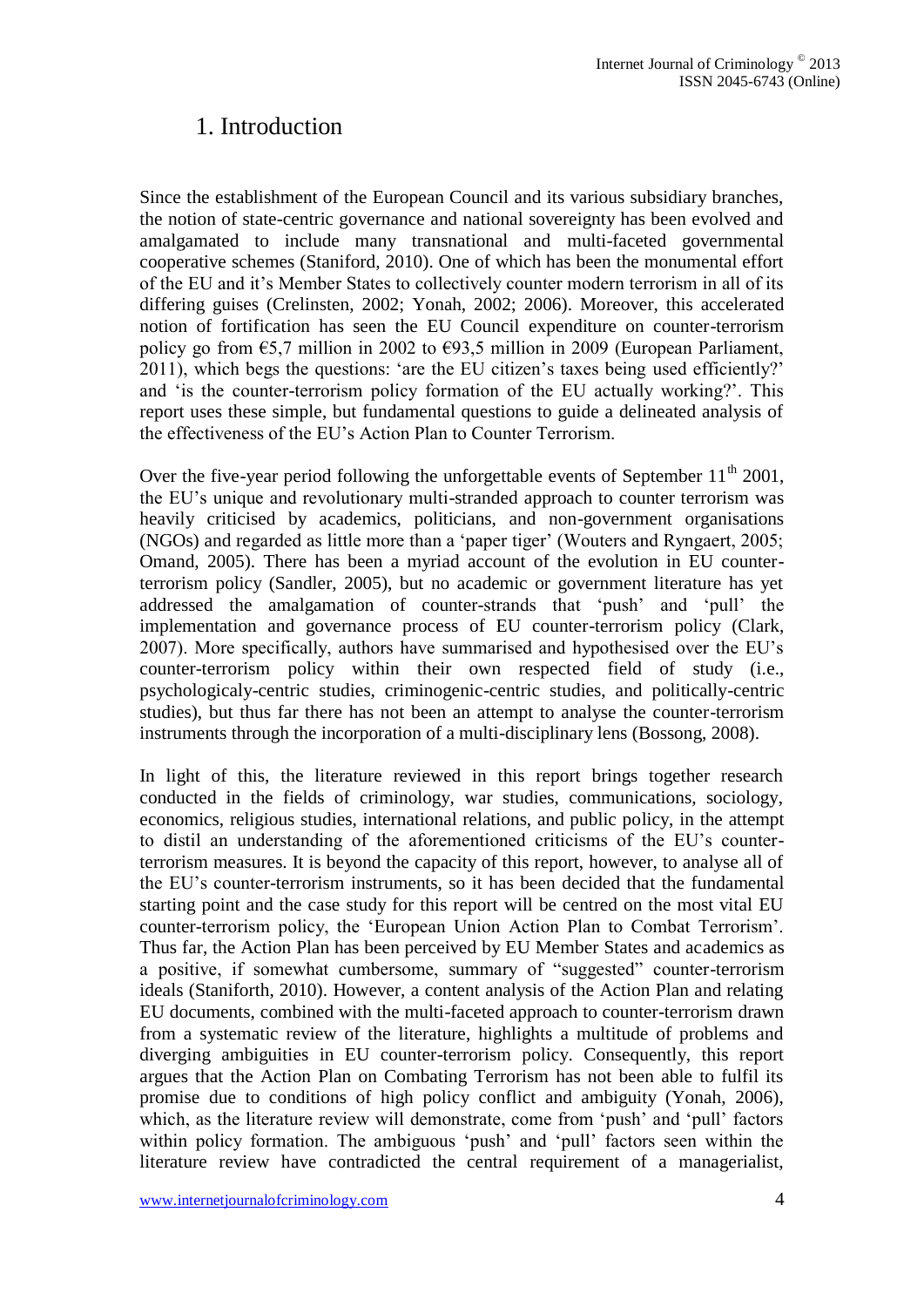hierarchical governance that the Action Plan hoped to achieve (Yonah, 2002; 2006; Council of the European Union, 2004a; 2004b). Furthermore, the contradiction in formation to implementation of policies was exasperated by frenzied, haphazard policymaking in reaction to September 11th, and especially the 2004 Madrid and 2005 London bombings (Pressman, 2007), which caused a bureaucratic overload and a lack of minimal, specific, concentrated policy aims (Robert and Richardson, 2007).

Thus, the structure of this report is as follow:

Chapter 2 illustrates the methodological approach taken for this research project, whilst exploring the strengths and weaknesses of several methods of deduction (i.e., primary analysis and content analysis);

Chapter 3 is an in-depth systematic literature review of multidisciplinary aspects of counter-terrorism policy formation. The process of extracting the multitude of differing perspectives within counter-terrorism policy formation is to highlight the idea of an ambiguity-conflict nexus that create 'push' and 'pull' factors within policy formation;

Chapter 4 is a brief illustration of the theoretical and political aspects that form the Ideal-Archetypal Traits of Action Plans;

Chapter 5 develops the aforementioned argument in relation to the ambiguity-conflict nexus of 'push' and 'pull' factors through a content analysis of the evolution of the EU Action Plan for Combating Terrorism and the Anti-Terrorism Roadmap from 2001 to present;

Chapter 6 gives two brief ideas for the progression of future EU counter-terrorism policy and further research that could aid in new policy developments; and

Chapter 7 concludes that the ambiguity-conflict nexus opened the floodgates for procrastination within policy formation, which contradicted the central requirement of a managerialist, hierarchical governance that the Action Plan hoped to achieve.

## 2. Methodology

Tasked with evaluating the success, necessity, and conceivable stigma of the EU Action Plan to Combat Terrorism, the notion of in-depth prevailing literature signifying the differing 'push' and 'pull' aspects of theory that influence policy formation was deemed an intrinsic necessity, as the multitude of 'push' and 'pull' factors, the Home Office (2010) argue, among others, has been the Action Plans weakness. More specifically, the primary task was to collect and distinguish relevant literature that addressed European counter-terrorism. Given the overabundance of explorations into counter-terrorism yet yielding a single agreed-upon theory (Hewitt, 2008; Crenshaw, 2007; Staniforth, 2010), research and literature were acquired in relation to the multiple specific aspects within the phenomena.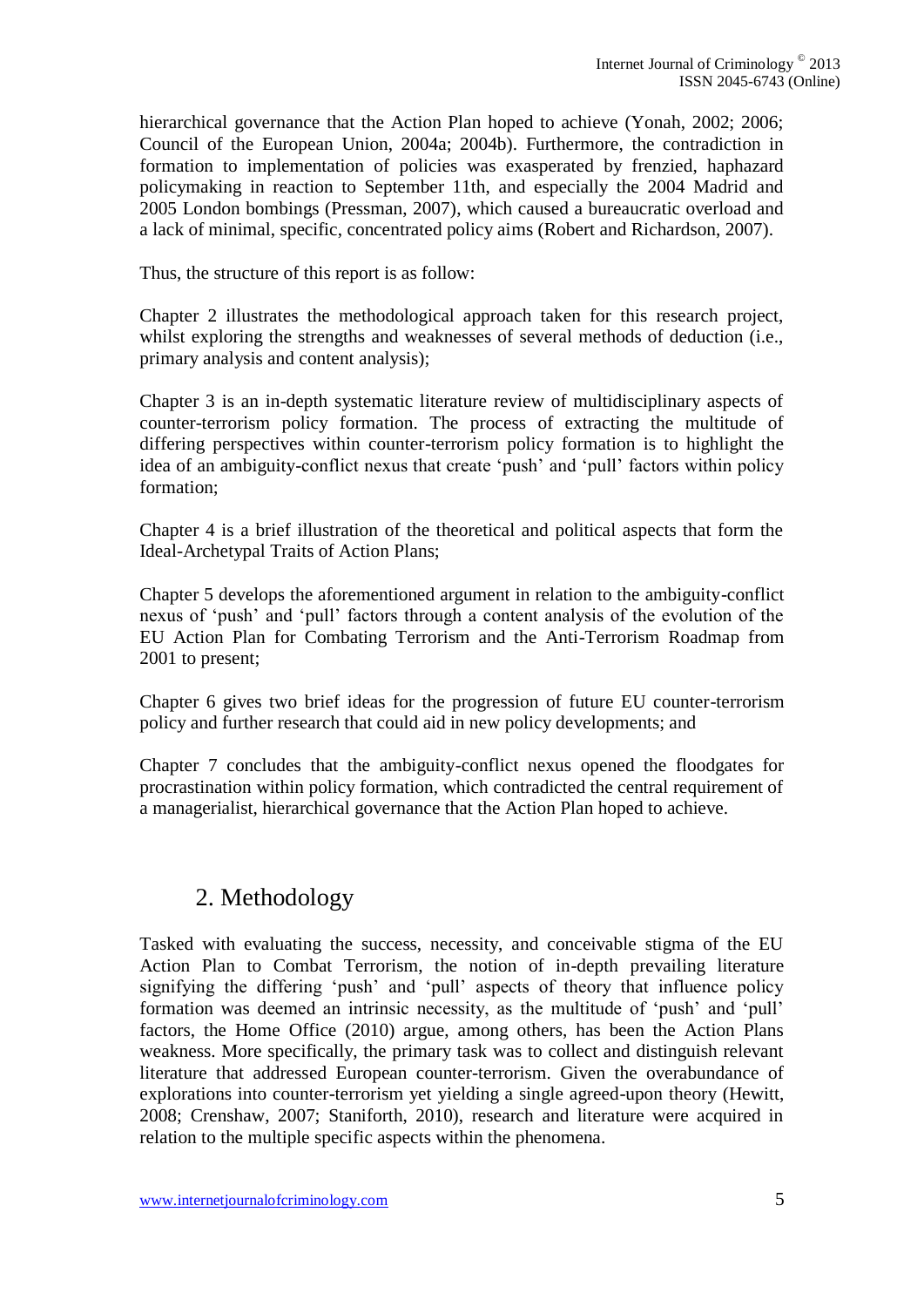The methodology underpinning this research project is a bifurcated approach as the primary literature review is a systematic literary analysis of counter-terrorism theories within policy that produce the aforementioned 'push' and 'pull' factors, also referred to as the ambiguity-conflict nexus, which will create a springboard into an empirical content analysis of the EU Action Plan to Combat Terrorism. Simply, the systematic literary analysis will lay the ground-work for an analysis of EU counter-terrorism documents and the empirical content analysis of the Action plan, resulting in a fully documented, multi-disciplinary understanding of the EU's current, deficient policy.

Primary research was not deemed suitable for this report for several reasons, the first of which being that counter-terrorism is an extremely politically sensitive topic (Aaron, 1979; Gunaratna, 2007). Hofferbert (1990) summarises the restricted use of traditional methods of social science research when studying counter-terrorism, which include the use of unobtrusive methodologies, as they are fraught by limited access to official records, intelligence or data that may be restricted from the public sphere, and language barriers. Jarol (1991) postulates further that the governmental secrecy surrounding counter-terrorism may negatively impact on any piece of academic research into the counter-terrorism policy arena. This is something that this report sympathises with, but as Fernando (2000) states, the plethora of counter-terrorism literature provides sufficient ground for evaluation, as European governments have to publish the fundamental structures of all policy implementations in accordance with the many differing European Council transparency directives (HM Government, 2010). Another key issue in the inappropriateness of primary research was that, as Bryman (2008), Berg (2004), and Jarol (1991) state, the time needed to obtain familiarity of different cultures, histories, and possible creditable interviewees is unreasonable for most academics.

There are many advantages to establishing research from secondary literary sources, as the literature has more accredited durability, which means that it is available to be meticulously checked and as such, will inevitably have acquired greater ethical foundations (Gibbs, 1985; Gilbert, 2001; Julian, 1969). By utilising and juxtaposing different literature, known as 'data triangulation', and using the differing, abovementioned multi-disciplinary ambiguity-conflict perspectives through 'theory triangulation', the accuracy and strength of subsequent research improves (Aaron, 1979; Jupp, 1993; Krippendorf, 2004), which would be near-on unachievable to attain via primary research in a report such as this (Jupp *et al*, 2000).

As stated above, the methodology incorporates two processes of analysis; firstly, the systematic literature review, and secondly, the content analysis of the Action Plan and related EU documents, which will be continually compared to the perspectives drawn from the literature review. A systematic literature review was carried out, as it is a replicable, unbiased and inclusive account of the literature (Tranfield et al, 2003 cited in Bryman, 2008). More specifically, the systematic method of meta-ethnography was used, as it is a method used in conjunction with qualitative literature (Hammersley, 1993; May, 1997), achieving an interpretive synthesis of counter-terrorism theories. Also, a systematic review allows for the underpinning of theoretical notions within the content analysis of the Action Plan, as the 'push' and 'pull' perspectives addressed through the literature review will allow for an all-encompassing evaluation of the Action Plan.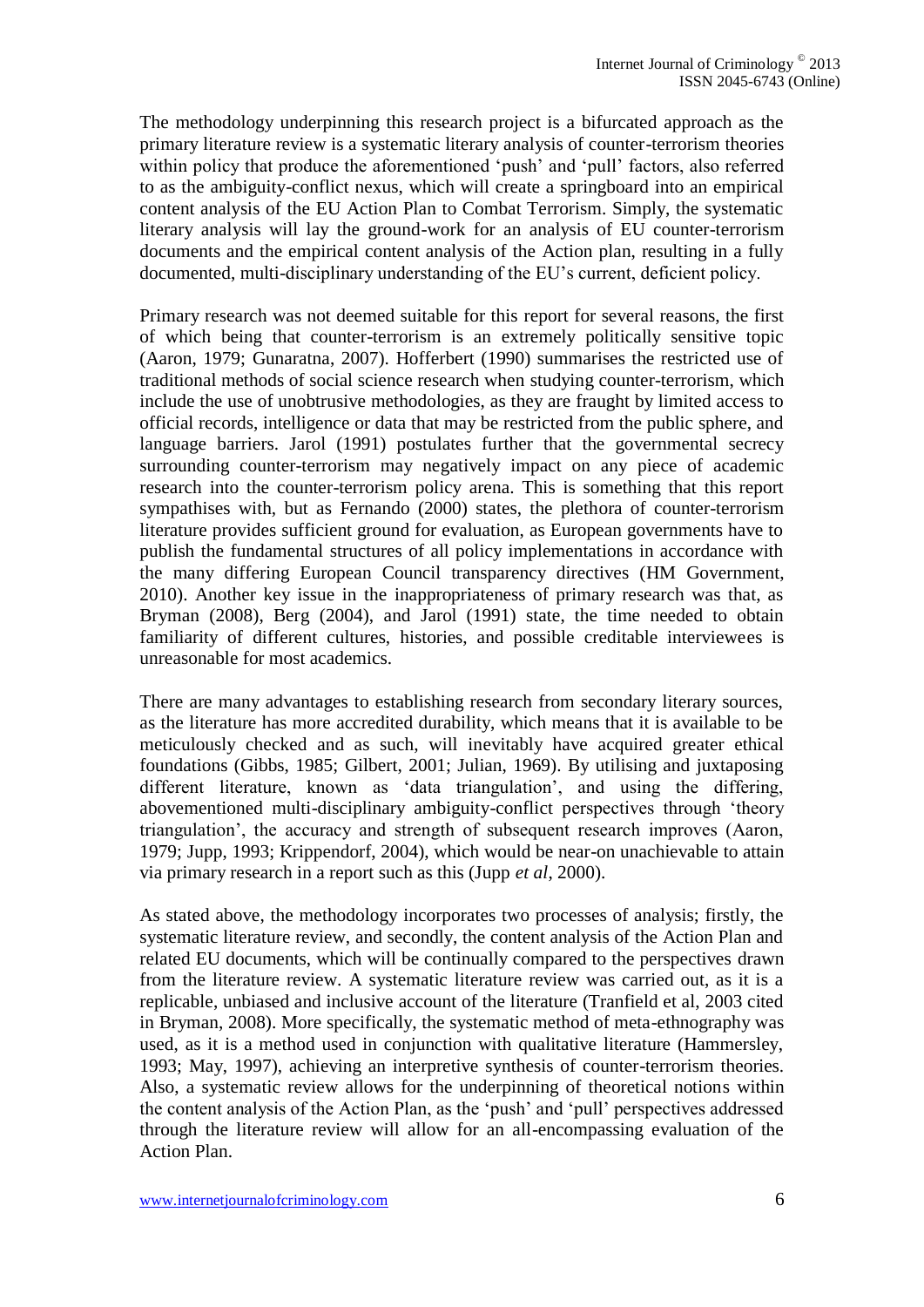Furthermore, it was crucial, as Yanow and Schwartz-Shea (2006) note, to locate literature, key scholars, and government officials that offered noteworthy contributions to the existing framework of counter-terrorism theory - highlighting the diverging, contradictory, and misguided multi-hierarchical disciplines (Yanow and Schwartz-Shea, 2006; Jarol, 1991) that underpin the EU Action Plan. Encouraged to find equilibrium between appropriate literature and the influential factors of the journals, books, studies, and authors, the Social Science Citation Index (SSCI) was used to find the most worthy authors and publications, as Bryman and Burgess (1994) note that the SSCI is the most formidable and relevant starting point for literature reviews in social science. Thus, literature gained from the SSCI produces further relevant sources of literature from citations and bibliographies used in key texts (Bryman and Burgess, 1994; Hammersley, 1993). The methodology, however, does bear considerable limitations, not least of which is the widely criticised fact that the SSCI does not have any literature that is not, or has not been translated into English (Bryman, 2008).

Despite the abovementioned limitations regarding the pursued methodological approach (i.e., governmental secrecy), Yonah (2002; 2006) has repeatedly stated that there is a vast and varying amount of literature available on counter-terrorism, which means a literary analysis through the lens of any discipline, is achievable. Therefore, the combination of perspectives attained from the systematic literature review leading into the evaluation of the EU Action Plan via content analysis was considered to be the most suitable approach when taking into account the sensitivity of counterterrorism, the convenience of adopting existing superior literature, and the time-scale available for this specific report.

#### 3. Establishing a Clear Path: The Ambiguity-Conflict Nexus

Given the current struggle or unwillingness of the UN to accept a definition of terrorism (Amnesty International, 2005; Clarke, 2007; Hoffman, 2006), the international community viewing terrorism through differing typologies (Council of the European Union, 2002; 2004a; 2004b), and a deficiency of solid, concerted theories of terrorism in academia (Yonah, 2002; 2006; Sederberg, 1995), it is of no surprise that there is a comparable shortage of theories on how to counteract it. Moreover, due to the common conception of the omnipresence of terrorism in relation to the influx of those labelled "terrorists" (Sandler, 2005; Innes, 2006), the broadening impetus towards such acts, and the increasingly unforgiving strategies used (FAIR, 2004), assessing the current mechanisms on counteracting the phenomenon of terrorism is pivotal in understanding counter-terrorism policy-making (Crelinsten, 2002). For these reasons, this report has sought to identify the clearest counterterrorism literature, provide suggestions for the evolution of these sources, and review the status quo; seeking to present an absolute and whole view of counter-terrorism theories through a multitude of disciplines. The presentation of which will undoubtedly show the multiple 'push' and 'pull' perspectives within counterterrorism policy that contribute to the ambiguity-conflict nexus. Moreover, the variety of perspectives in the literature review forms an understanding of a whole host of policy entrepreneurs.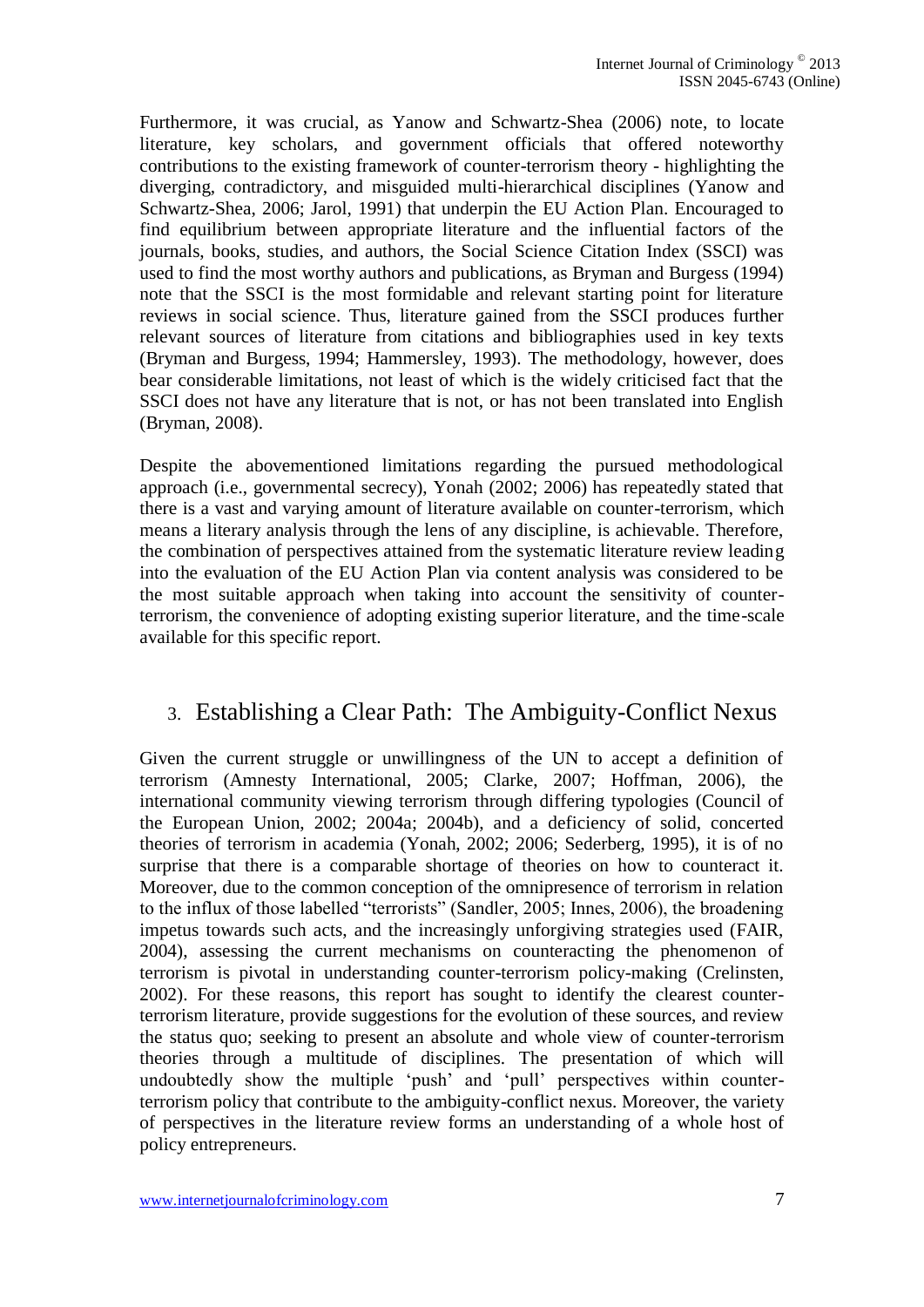Grouping the literature into the aforementioned perspectives the amalgamation of counter-terrorism theory will be clearly deconstructed through different perspectives and authors and the ambiguity-conflict nexus will be evidently present by the end of the literature review.

# 3.1 Counter-Terrorism and Public Policy

As counter-terrorism policy is ultimately driven by politics (Wouters and Ryngaert, 2005), viewing the relationship of countering terrorism through the myriad of overt policy principles is intrinsic.

Hoffman (2007) suggests that counter-terrorism mechanisms implemented by governments allow for observable variances between the underpinning goals of policy (i.e., prevent, protect, respond, and pursue). Delineating different government counter-terrorism practices creates the catalyst for the construction and merit of a theoretically grounded hypothesis for future government preventative measures (Omand, 2005; Frank, 1990). The separation of practical and defensive policy, for example, has been addressed by Sandler (2005), as he engages the ramification each has for coordinated multiparty counter-terrorism conduct. Sandler argues that practical policy implementation results in tactical proactive targeting of terrorist cells and covert operations that aim to subvert the force of the enemy, thus lowering terrorist confrontation (2005). Defensive policy implementation, however, will result in the fortification of 'high risk' targets, ultimately seeking to minimise the damage caused by an attack (Sandler, 2005; Sike, 2011).

An advance to Sandler's (2005) argument can be seen by Staniforth (2010) and Robert and Richardson (2007), who have categorised three distinct, but comparable aims of counter-terrorism policy. Firstly, "eliminating terrorism" is policy formation that's impetus revolves around the removal of incentives and desires to pursue terrorist ideology or aggression (Staniforth, 2010; Robert and Richardson, 2007). Hoffman (2007) notes, however, that root and trigger causes of terrorist ideology have seen an extraordinary increase over the past decade and "eliminating terrorism" is highly unlikely. Secondly, "minimising damage" is deemed as preventative counterterrorism policy that focuses on high-risk, radical terrorist cells or individuals, specifically in relation to the prevention of suicide bombings or mass killings (Robert and Richardson, 2007). Ronald and Schmid (1993) have previously noted that minimising damage also means that situational crime prevention is often adapted, as there is increased fortification of probable target areas and a relocation of emergency service buildings to closer geographical proximities of these targets. Lastly, policy can stem from "preventing intensification" (Staniforth, 2010). This is deemed as conflict control, preventing transnational terrorist communication, and averting further attacks (Staniforth, 2010; Robert and Richardson, 2007). For this reason, governments actively seek to dismantle terrorist cells that may gain political affiliation or sustenance from foreign countries (Pressman, 2007; Crenshaw, 2007).

Crenshaw (1981; 2007) states that distinguished objectives create structured and transparent counter-terrorism policies that are guided by policymakers' systematic analysis of successful preventative measures that have been conducted in the past.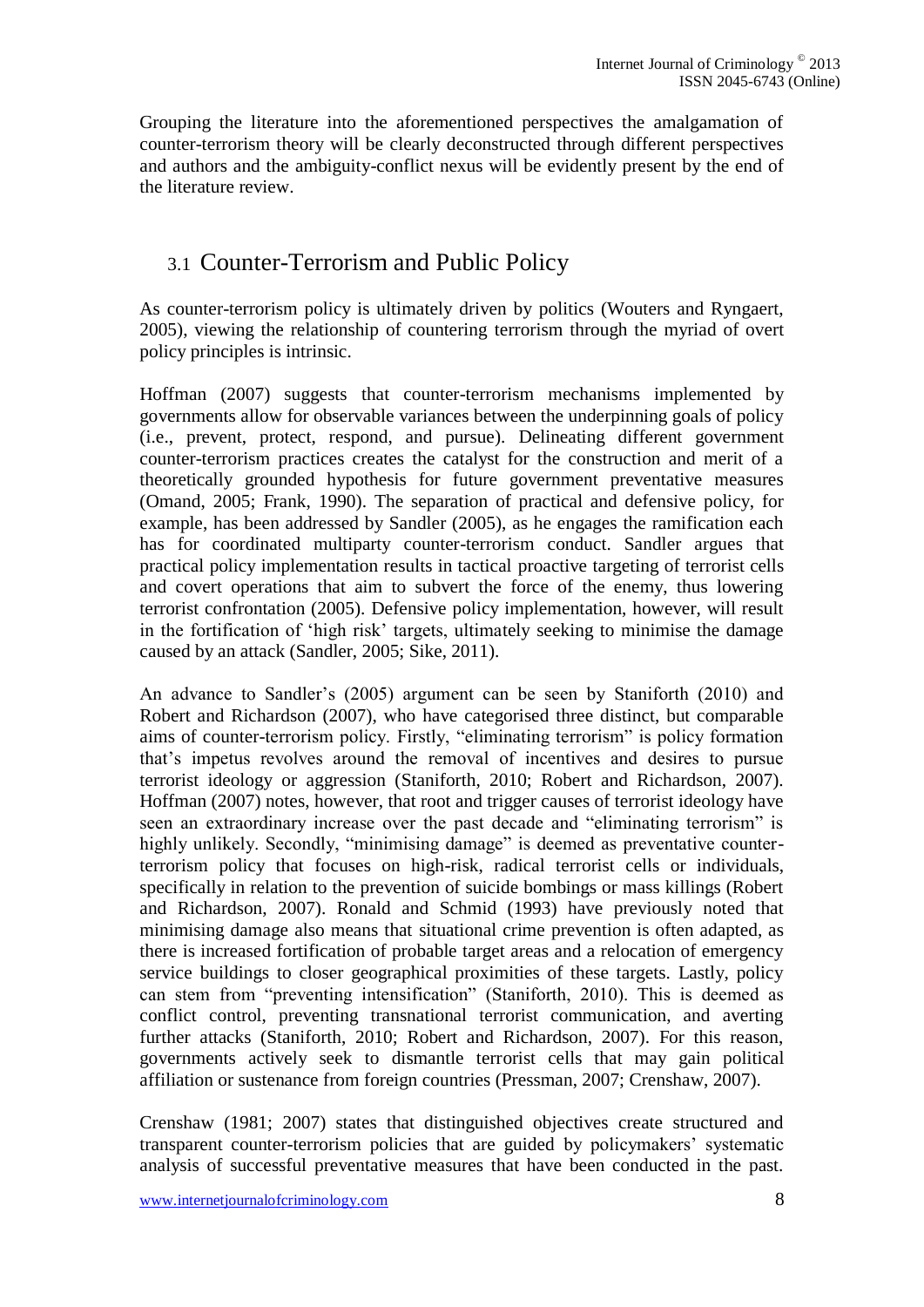Furthermore, counter-terrorism policy should be democratically and publicly acceptable and malleable enough to adapt in light of new empirical data (Amnesty International, 2005). The absence of theoretical perspectives underpinning policy, however, means that governments have to create policies that give a broad assumption on the parameters of action and decision-making (Staniforth, 2010; Marianne-Van, 2003).

The National Memorial Institute for the Prevention of Terrorism's (MIPT) document called *'Terrorism: What's Coming'* advises all governments to move beyond a conformist mentality when addressing counter-terrorism policy (Jenkins *et al*, 2007). This advise springs from the notion that there is no regulated or structured model of terrorism, as the multitude of terrorist organisations acclimatise to "current" policy and adapt beyond the speed of a government's policy formation (Jenkins *et al*, 2007). It is for this reason that a conformist mentality should be revoked – different types of terrorism require multiple, broader, overarching, short-term policies that follow *one* objective (Jenkins *et al*, 2007; Fletcher, 1966). The heightened collaboration between government agencies, intelligence agencies, and the police in understanding terrorist ideologies and the fundamental institutions of radicalisation is also an indispensable tool of counter-terrorism policy (Metropolitan Police Authority, 2007; Franck, 1990). Abadie (2006) in the MIPT report '*Poverty, Political Freedom, and the Roots of Terrorism*', however, argues that regardless of the plethora of information and intelligence gathered, terrorist cells cannot be infiltrated from top to bottom, nor nationally to internationally, as poverty and political strife will continue to "breed" new actors. Therefore, moving beyond the conformist mentality will allow flexibility and ensure that supposition is continuously tested against reality.

Further emphasizing the need to create clearer, multiple, short-term counter-terrorism policies, David Omand (2005) assess and critiques the former, and arguably current (Staniforth, 2010), state of affairs in the EU. Omand (2005) postulates that efforts to move beyond state-centric preventative measures to collective transnational counterterrorism strategies are undermined due, in part, to a non-existent internationally agreed upon, long or short-term, definition or legal framework of terrorism or counter-terrorism strategies. Consequently, the deprivation of a theoretical pretext to the formation of international strategies obstructs the understanding at the European level of what terrorism encompasses, what measures are internationally acceptable, and what international strategies EU member states should follow (Jenkins *et al*, 2007; Yonah, 2002; 2006).

A report that transcends the basic premise of ideological responses is '*Strategic Counterterrorism: The Way Forward*', which suggests that the increasing numbers of "home-grown" extremists can be decreased or eradicated if the government form bonds with the Muslim community (Gunaratna cited in Evelien, 2002). Gunaratna (cited in Evelien, 2002) argues that the Muslim community has been labelled as the criminogenic "other" and as such a minority of the Muslim population have become self-fulfilling prophecies. Bhui (2009) notes, however, that central government initiatives should be passed down to local councils to ensure that interfaith schemes become a fundamental part of the community, as they would help to reverse the entrenched misunderstanding and distrust between different ethno-religious communities (Bhui, 2009; Bowling and Phillips, 2002). Current and successful examples of this in the UK are the Muslim Contact Unit, the Muslim Safety Forum,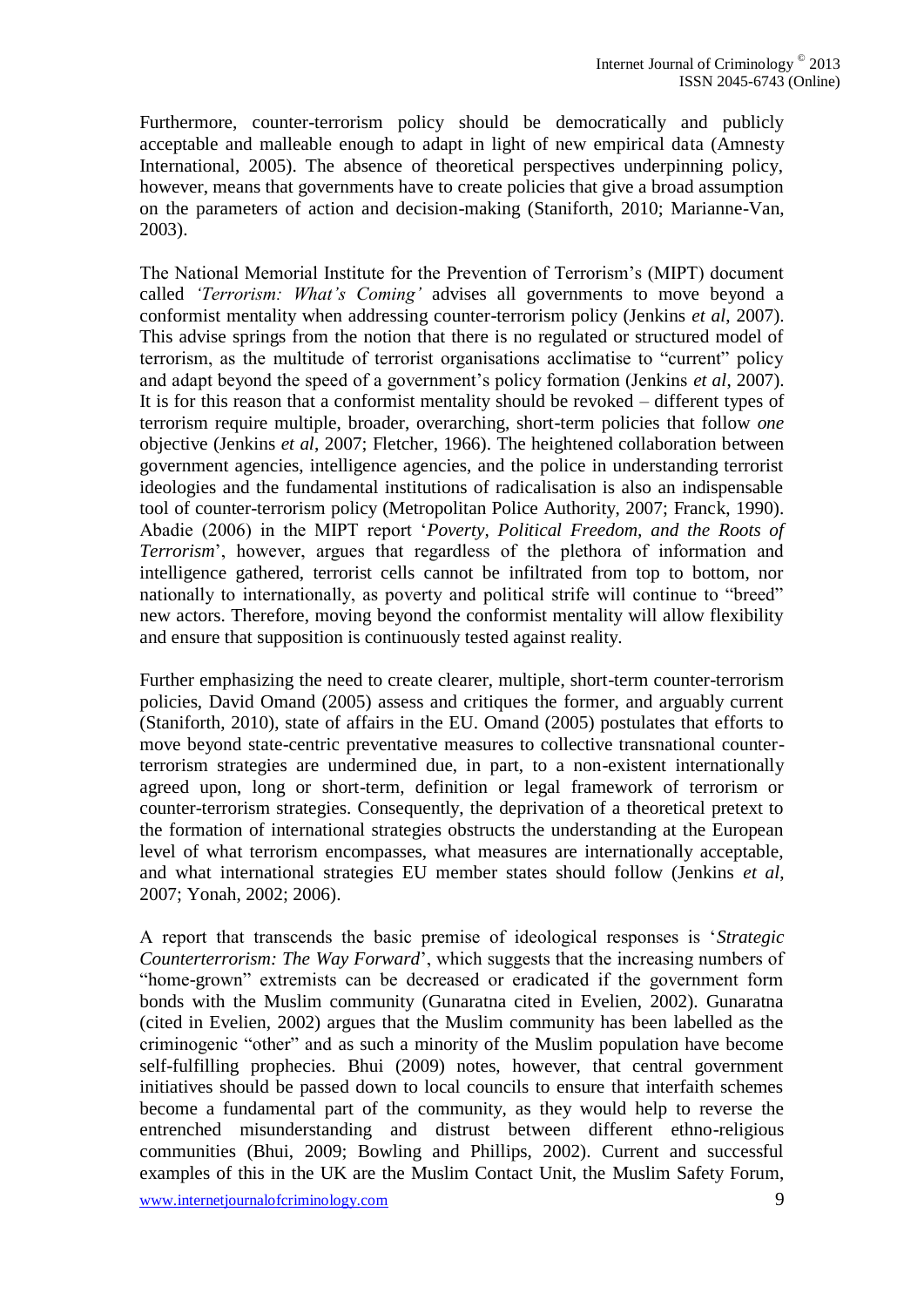and the British Muslim Initiative, which have seen an increase in Muslims aiding the Metropolitan Police in counteracting radicalisation via establishing norms and ethics against extremism (Metropolitan Police Authority, 2007; HM Government, 2010).

As EU nation states perceive terrorism through different lenses of introspection, the successive counter-terrorism policy formation, policing initiatives, and intelligence agencies work towards different goals, forming uncoordinated international initiatives (EU Council, 2005; Council of the European Union, 2004b). With the formalisation of the 2002 Framework Decision and the unanimous approval of the 2005 EU Counter-Terrorism Strategy, the European Union has effectively improved its preventative measures, however, Coolsaet and De Swielande (2007), Crenshaw (2007), and Staniforth (2010) all point out that the main criticism pertaining to the lack of understanding concerning the fundamental traits of extremist ideology have not been addressed, and for this reason there has been little progress made and terrorism cannot be contained via current EU counter-terrorism policy.

#### 3.2 International Relations Perspective

The following section will be a conservative account of how the EU member states use international relations to tackle the global issues and polarisation of the terrorism phenomenon within the international system.

Since September  $11<sup>th</sup>$ , 2001 the European Union and its member states have had to face an evolution of terrorism and engage in actively designing new counter-terrorism measures (Pressman, 2007). Previously, Europe had only encountered state-centric terrorism seen through the ETA of Spain or the IRA or Northern Ireland, who's terrorist actions were confined and aimed at the member state that they inhabited (Townshend, 2002). Over the past decade terrorist organisations such as Al-Qaeda have dismantled the notion of "confined" terrorism, as their war is against differing ideologies, namely those found in any western state (Karin Von, 2005; Townshend, 2002). This polarisation of terrorist frameworks, Roberts (2010) argues, is the most important function in understanding how to develop counter-terrorism models.

The obvious distinction between national and international terrorist cells revolves around their geographical reach, as state-centric organisations use national, and to a limited degree, transnational media to achieve nationally centred objectives, whereas transnational terrorist organisations proliferate in many different countries achieving global impact (Silke, 2011; Yonah, 2002). Hewitt (2008) notes another key distinction between nationalist and transnational terrorists: nationalist and separatist organisations try to limit civilian casualties as they are fighting for the "freedom" of the individuals in their particular region, needing the communities support, and not condemnation, to succeed, whereas transnational terrorists aim to cause masscasualty, as their enemies are seen as oppressive nation states where the inhabiting citizens feed the state's power of impunity (Coolsaet and De Swielande, 2007; Clark, 2007).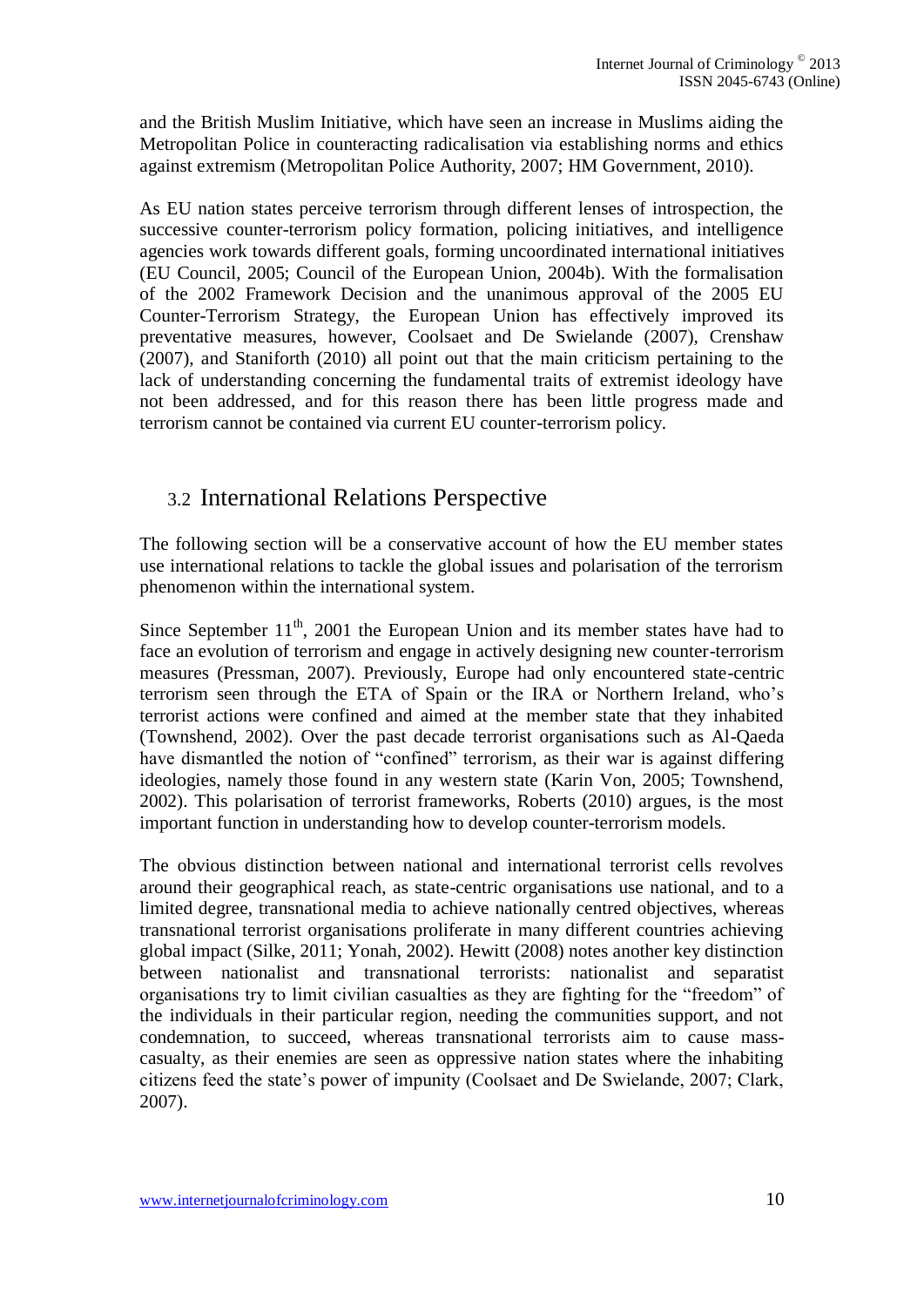Pressman (2007) argues that counter-terrorism tools have variable legitimacy depending on the terrorists cell's geographical exposure (i.e., nationalist or transnational), as he believes that the sanctions, negotiations, and deterrence used in counter-terrorism policies decrease in efficiency when the terrorist organisation's target is not confined to a single state. Moreover, there is, as previously stated, an understanding that transnational terrorism is ideologically driven, which is almost impossible to dismantle, so Gunaratna (2007) believes that EU member states' policy should not strive for overall victory, but aim to keep the terrorists in need of constant renovation, solidarity, and reform. Marianne-Van (2003) suggests that a bifurcated approach of international policy that incorporates the subjective elements of culture and diversity will effectively counter terrorist networks. Pressman (2007) agrees with this statement and warns that unilateralist policies should not be implemented, as they may sever current and future ties with other member states. Pressmen (2007) and Clark (2007) agree that the future of terrorism is transnational and for this reason counter-terrorism initiatives should stress the significance of transnational cooperation.

The seminal works of Keohane (2005), '*The EU and Counter Terrorism'*, highlights and deconstructs the paradigm of counter-terrorism in the EU. Keohane (2005) has been criticised by scholars for not addressing a theoretical framework to counterterrorism (Staniforth, 2010), but has been admired greatly for his influential insight into how EU counter-terrorism is implemented from a EU minister's standpoint (Staniforth, 2010; Robert and Richardson, 2007). Keohane (2005) establishes a fundamental obstacle in EU counter-terrorism policy that is rarely addressed: the counter-terrorism policy of each member state spans a multitude of differing policy arenas, with differing legal frameworks, which means that a paralleled collaboration is unachievable. This is intrinsic to the latter chapters of the content analysis, as this point is at the heart of the ambiguity-conflict nexus. Moreover, the differing rules of law that each member state use amplifies the fact that the EU's ability to counteract terrorism is restricted, as it does not preside with hegemonic governance (Keohane, 2005). Addressing this fundamental issue, Crenshaw (2007) asserts that the European Union has been unhurried in it's attempts to build an efficient infrastructure for countering terrorism, while the EU member states have been indecisive and unruly in their implementation of the counter-terrorism Action Plan.

Keohane (2005) addresses the combined member states' flaws by urging them to integrate the political and judicial subsidiaries (i.e., the military and police) in a longterm, all-encompassing mechanism to countering terrorism. In addition, Keohane has established three pivotal notions that all counter-terrorism strategy should include:

- 1. Integration all member states should hold counter-terrorism to the heart of their foreign policy;
- 2. Investigation multilateral cooperation between preventative agencies is vital; and
- 3. Insulation responding to terrorist emergencies, specifically civilian or infrastructure casualty, is fundamental.

The three-pronged approach works in conjunction with the aim of a multifaceted policy that hinders terrorists' formation of actions from the minor to the major. Moreover, Keohane's (2005) approach resonates the Counter Terrorism Strategy of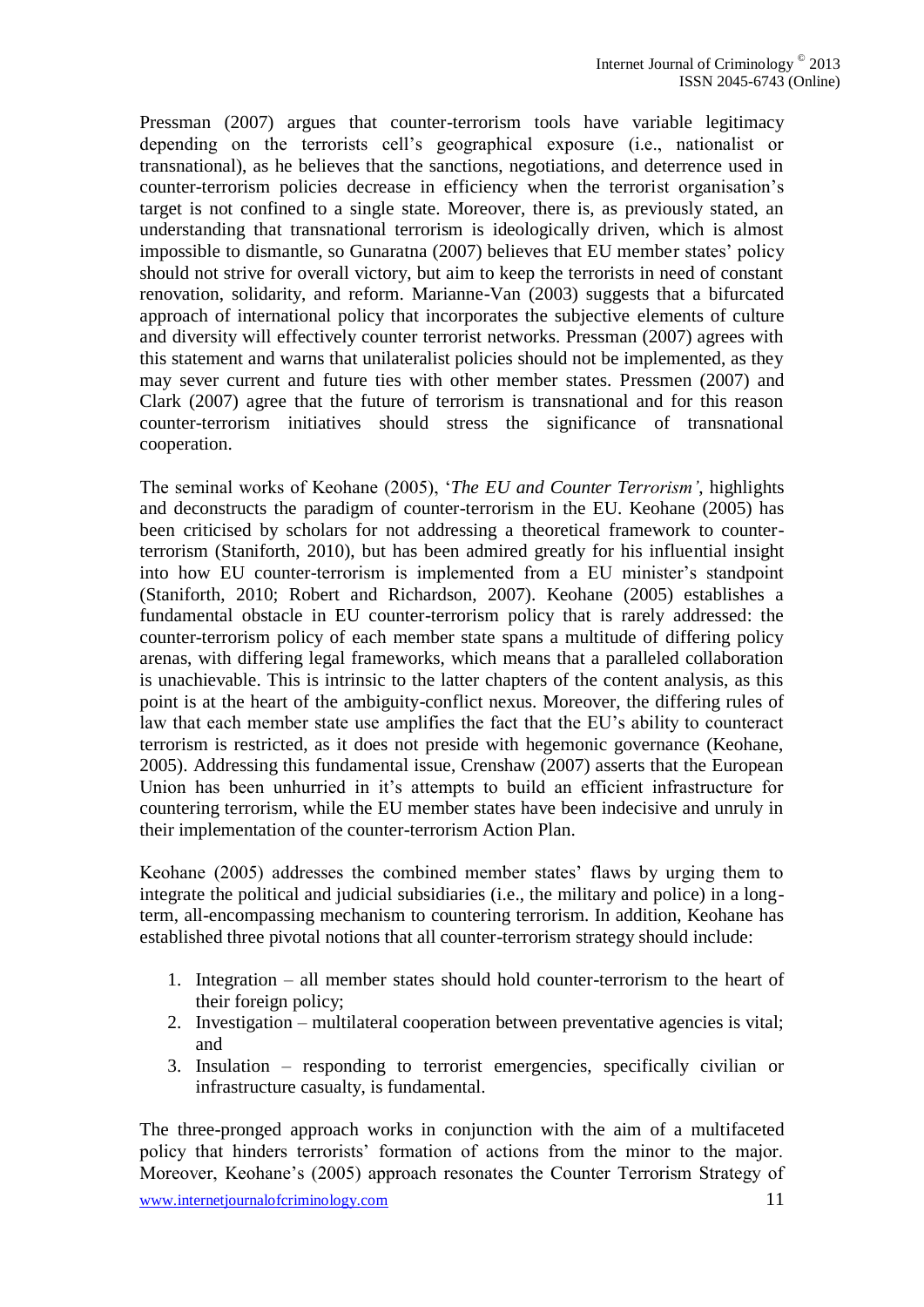the EU, placing emphasis on the human rights driven 'prevent, protect, pursue, and respond' initiatives. Sandler (2005) notes, however, that as the current EU policy places full accountability of counter-terrorism initiatives with individual nation states, the advantageous progression of intelligence, judicial, and resource cooperation has and will remain complex and contested at the EU level.

While it is undeniable that the EU directives have accelerated progress at a state level for *all* member states (Gunaratna, 2007), the overall EU agenda is disjointed and does not work effectively (Yonah, 2002; 2006). There are several key suggestions for the progression of EU counter-terrorism strategies that frequently appear in the academic and political literature. The three principles for progression are: 1) external intelligence sharing initiatives should be reinforced, specifically with countries such as Pakistan, Syria, Sudan, and African states, as these are countries with a large terrorist presence (Crelinsten, 2002); 2) the use of military action in the Middle East should be reconsidered, as the cost of a long-term war is not as beneficial as attempted democratic reform, which is more humane and economically viable (Berrebi, 2010; Sandler and Enders, 2004a; 2004b); and 3) all EU member states and the European Union should place the same prominence on counter-terrorism measures in their external political relations, as the alignment of EU member states will create the connotation of solidarity within the European Union, allowing for more political power globally (Omand, 2005; Robert and Richardson, 2007). As advocated by Clark (2007), a combined European perspective and legal structure of a counter-narrative will further aid and structure Europe's progressive measures in countering terrorism.

Identifying that there are diverse cultural, legal, traditional, and ideological interests that separate European nation states, it is evident that a single implemented model of policy will not work in the realm of reality (Fernando, 2000). Nonetheless, Bossong (2008) urges the collective nations of Europe to re-evaluate past counter-terrorism mechanisms, as the development of new transnational threats means previous policy initiatives begin to stagnate. Cooperation in strategies such as EU wide arrest warrants, interdependent communication data, and clearer extradition laws are some of the proposals that have been made (Council of the European Union, 2004), however, no scholar or political advisor has yet to put forward an formable structure for change (Staniforth, 2010).

Wouters and Ryngaert (2005) have argued that the international policy progressions, such as Omand's (2005), do not equate to scientifically grounded theory on counterterrorism. However, the aforementioned literature does donate towards the argument that there is a necessity for a common understanding between member states and what they can do to facilitate these concerns.

## 3.3 Responses to Terrorism: Military versus Conciliation

One of the most contested views within counter-terrorism theory is the use of military action (hard power) in comparison to diplomatic reconciliation (soft power) (Amnesty International, 2005; Fletcher, 1966; Sederberg, 1995). The subsequent section will demonstrate the contention between the two. In the attempt to create a clear and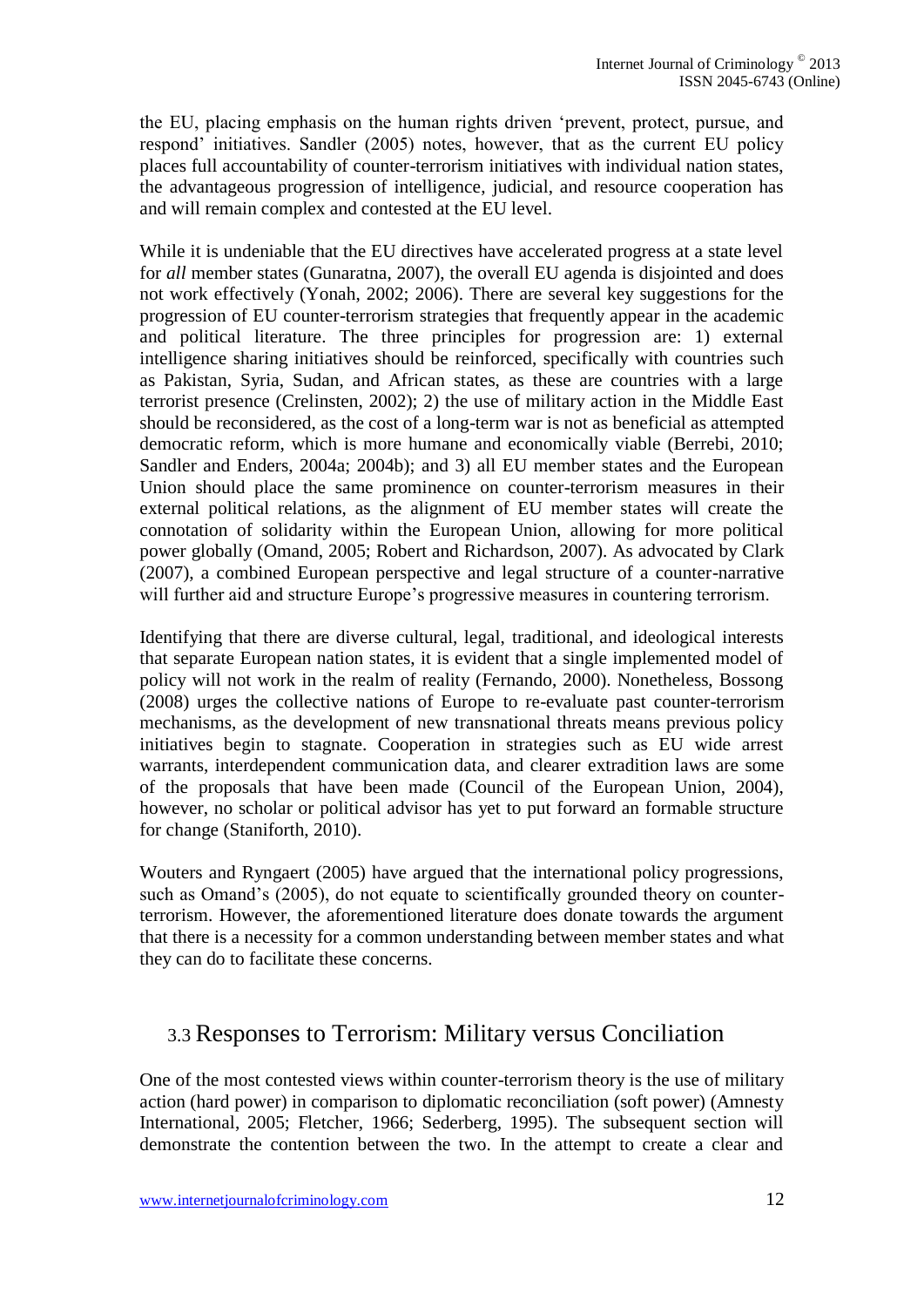concise explanatory overview and add to the ambiguity-conflict nexus, air strikes will represent hard power, while conciliation will represent soft power.

Malvesti's (2002) study, *'Bombing Bin Laden: Assessing the Effectiveness of Air Strikes as a Counter-Terrorism Strategy'* is a concerted effort to analyse the efficiency of the United States' counter-terrorism policy and the eternal use of military air-strikes. Evaluating the systematic use of air-strikes in Libya in 1986, Iraq in 1993 and Sudan and Afghanistan in 1998, Malvesti explains that this form of hard power is an apathetic and unproductive form of subordination that only serves to perpetuate a sinister cycle of retaliation (2002). Avoiding the advantageous attempt of assuming a theoretical framework, as many scholars do, Malvesti (2002) addresses two fundamental objectives of the United State's hard power counter-terrorism strategy: 1) accountability – redress for terrorist actions, and 2) prevention – using drastic measures to deter current or future threats.

The aforementioned air-strikes were undoubtedly failed attempts in U.S. counterterrorism measures, as the objectives of accountability and prevention were faced with heightened hostility by terrorist forces (Sederberg, 1995; Hoffman, 2006). The airstrikes did not act as a guard for future attacks, as the military action taken on Afghanistan in 1998 severed to increase the former Al-Qaeda leader Bin Laden and his follower's determination for western demise (Townshend, 2002). For this reason, overt military action should be used as a last resort in policy formation, as it is the tool of vengeance and punitive reaction rather than the acts of a democratic state based on justice (Sederberg, 1995; Amnesty International, 2005). Moreover, Malvesti (2002) uses the metaphor of disturbing the ants' nest, as punitive measures only serve to increase polarisation between the state and the terrorists.

Conciliation is seen as the polar opposite to military or hard power action, as conciliation is a democratic and peaceful process of negotiation that aims for minimal damage for both parties through the building of stable political relationships (Bossong, 2008). However, Ronald (1987) notes that conciliation is neglected in policy formation, as many states that have been a victim of terrorism see conciliation as a sign of weakness and empirical studies have shown that military action from 1989 to 1999 was the first step on 86 per cent of occasions (Malvesti, 2002). A short exploration into Sederberg's (1995) study, *'Conciliation as Counter-Terrorist Strategy'* denotes that terrorists are actors challenging a political sphere and that terrorism is just one path to their goals, which creates the possibility of conciliation if governments wish to actually counteract the most serious political grievance's that the terrorist's pursue. Furthermore, Sederberg (1995) notes that the political tide rapidly moved against terrorist negotiation post-1989, as previous modern history provides a subtext of pivoting towards conciliation strategy to counter possible actions of terrorism. Crenshaw (2007) notes, however, that today's modern terrorists are viewed as 'absolute terrorists' that are beyond negotiation for two reasons: firstly, their tactical advances are beyond communication, and secondly, modern-day terrorist cells commit self-contained forms of terrorism that do not have a possible progression to conciliation. Wouters and Ryngaert (2005), however, suggest that some EU initiatives do consider conciliation, but include three rules to a successful conciliation strategy: the necessity of clarifying the specific framework of dialogue, distinguishing between the actor and the act, and differentiating terrorist actions from other form of political subversion (i.e., freedom fighters).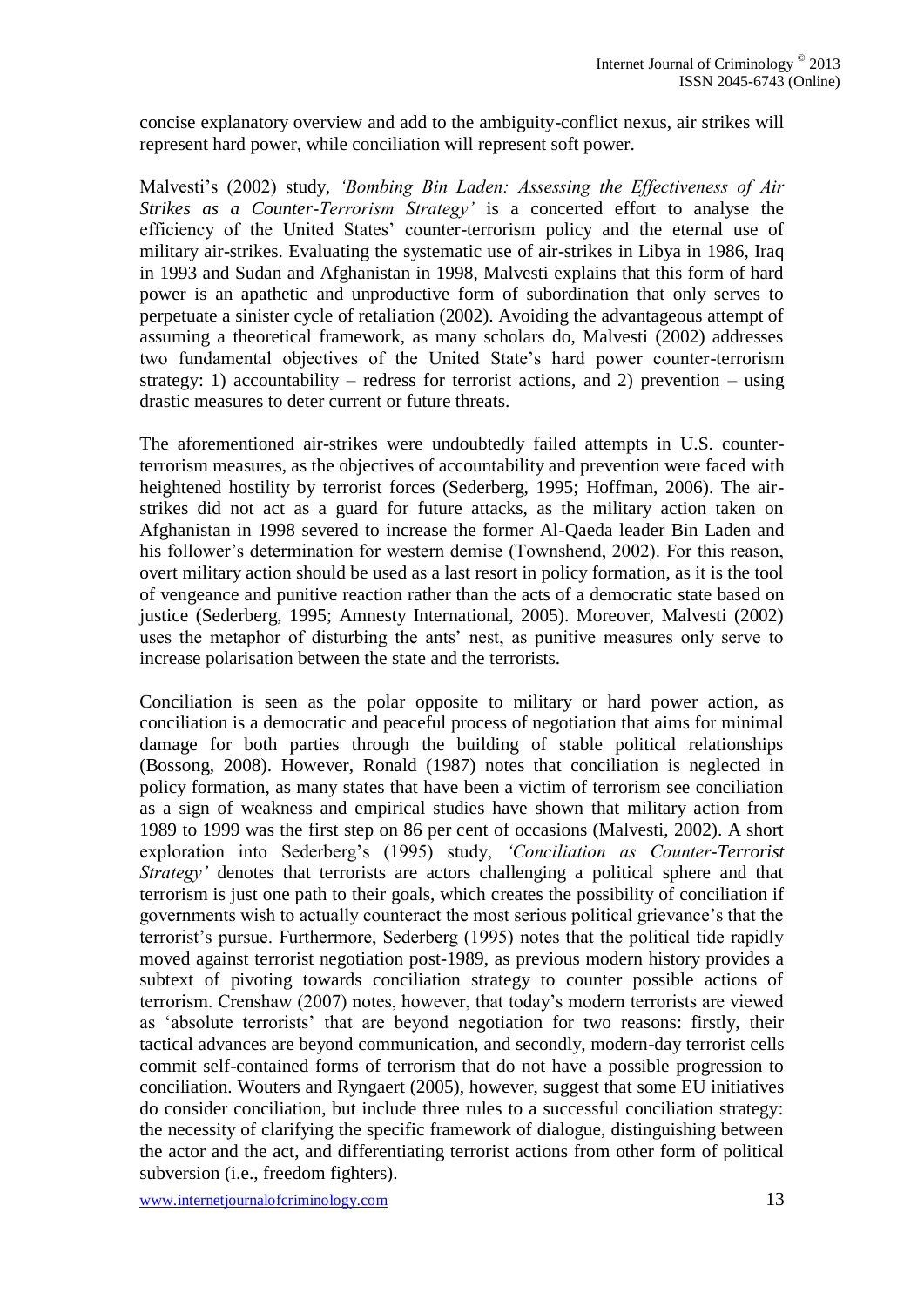Resonating Malvasti's concerns over the undesirable affects of hard power, Sederberg (2005) warns against many bystanders viewing conciliation in terms of the most idealistic and plausible strategy, as he argues that both soft and hard measures must be considered within the context of the real world – public fear and safety are subjective in themselves, warranting different predisposed reactions to attack. Lastly, Karin-Von (2005) notes that time is the most critical factor in conciliation methods, as conciliation is a long-term strategy that must filter through the ranks of terrorist organisation, which may not be plausible if there are concurrent and prolonged terrorist attacks.

In an attempt to demonstrate the reality of conciliation in use within the counterterrorism paradigm, De Mesquita (2005) establishes an action – response model seen in the communications of governments and terrorist cells. The models foundations are based on the proposition that politically official terrorist organisations become more radical when it is perceived that the government is willing to negotiate or compromise (De Mesquita, 2005). This working model is based on the theory that only moderate terrorists within an organisation will accept negotiation tactics, which leaves the remaining extremist party to take leadership (De Mesquita, 2005). An example of this can be seen through the cessation in reconciliation attempts between the ETA and the Spanish government after the Madrid bombing of 2006 (Clark, 2007). The extremist factions of the ETA took it upon themselves to fill the void of leadership and deceive their own political agenda by planning attacks mid-cease-fire and mid-peace talks, leaving the Spanish government and the moderate sect of the ETA in turmoil (Clark, 2007).

In a perpetuation of the action – response model of De Mesquita  $(2005)$ , Yonah (2006) explains that terrorist organisations usually attempt or accept conciliation when the moderate leaders of the organisation realise that they are losing control over their ranks. The acceptance of conciliation at the moment of realisation is due to the fact that the moderate terrorists wish to conclude a deal before the extremist party of the organisation take over and ultimately hinder the moderates' chance of acquittal or political gain (Yonah, 206). Furthermore, Mesquita (2005) and Yonah (2006) agree that when the offer of conciliation takes place the perpetuation and increase of terrorist activity may occur, so long as those in peace talks (i.e., moderate terrorist members) do not encounter a loss of resources.

Taking into account the prevailing literature on models of warfare or models of negotiation as a form of counter-terrorism policy, it is important that both have a broad range of subjective and prescriptive outcomes (De Mesquita, 2005; Malvesti, 2002). However, the differing strategies encompass two polar ideologies that are usually only united after an extended process of threat (Yonah, 2006). The fundamental pursuit of hard or soft power in policy relies on what a state believes is morally, ethically, and publicly correct; those that believe terrorism to be warfare will counteract with the authoritarian response of warfare (i.e., the United States and to some extent the UK) (Malvesti, 2002). Those that view terrorism as a criminal act or an act of political frustration will openly employ the counter framework of legal justice like conciliation (i.e., the European Union) (Malvesti, 2002). An example of this that is clear in the social science literature is Northern Ireland and the Good Friday Agreement.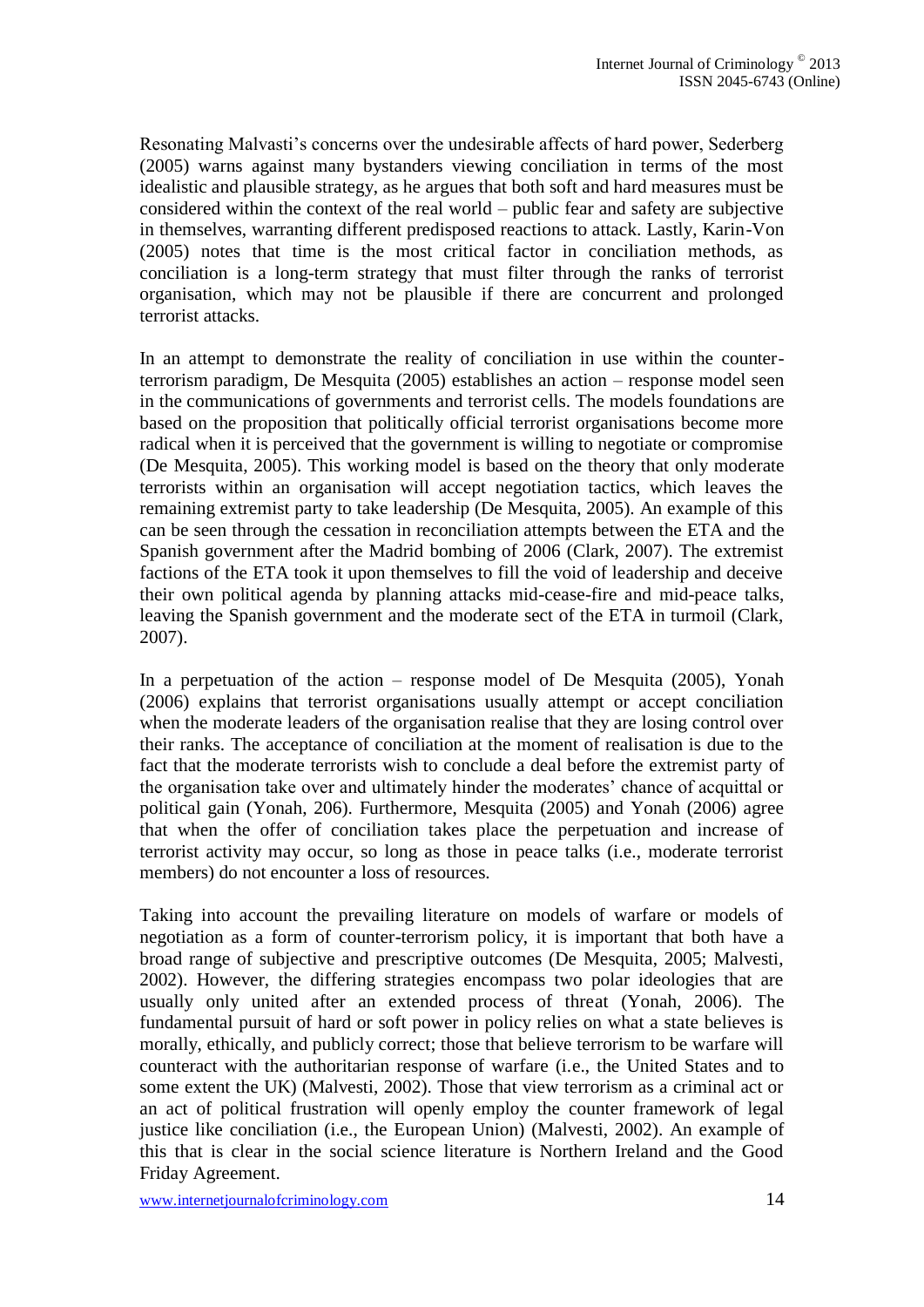## 3.4 Communication Studies: the Counter Narrative Strategy

An almost untouched perspective in criminology but an intrinsically pivotal spectrum of counter-terrorism policy is the framework of communications (Casebeer and Russell, 2005). Communication studies are a growing field of research that aids in unique counter-terrorism strategies when combined with wider social science perspectives (Crelinsten, 2002; Roberts, 2010).

The works of Casebeer and Russell (2005) has seen an adaptive evolution of a counter narrative strategy, helping to provide essential and unforeseen insight into the reality of the terrorist-government nexus. Their book: *'Storytelling and Terrorism: Towards a Comprehensive 'Counter Narrative Strategy''* (2005) transcends the mainstream counter-terrorism theory as they believe that counter-terrorism policy would profit from an inclusive, all-encompassing account of terrorist's autobiographical accounts. Casebeer and Russell (2005) explain that this form of communication study will allow for the understanding of the origin, evolution, transformation, and productivity of any given terrorist organisation – enabling governments to filter a common narrative to ensure that the deterrence, disruption, and ultimate subordination of terrorist activities are carried out effectively. The Counter Narrative Strategy is built upon the storytelling framework known as the Gustav Freytag Triangle (Casebeer and Russell, 2005). The strategy incorporates the autobiographical stories of terrorists to aid in the psychological understanding of the enemy, as Casebeer and Russell (2005) note that the terrorists' stories rely on a catalyst (beginning), a middle (the political or religious rhetoric), and an end; often involving themselves as the hero or protagonist.

The field of psychology identifies that storytelling is a vital component of structuring cognitive function and allowing us to choose right from wrong, as they are laced with analogies that help us, from childhood, perceive reality in different formats (Roberts, 2010; Crelinsten, 2002). This can be seen through different cultural ideologies (Roberts, 2010). A well-known example of a narrative associated with terrorism and widely used by Islamic extremists is "Jihad versus McWorld" (Barber, 1992 cited in Roberts, 2010). Casebeer and Russell (2005) explain that the tenets of social deprivation and alienation form part of all radical narratives, creating false prophesies that transfix the reader and perpetuate terrorist activities.

For extremist organisations, the creation of false prophesies through the mediation of narratives provides the foundation for spreading an emotionally transfixing ideology that influences and eventually underpins a collective mentality among the undereducated or dislocated population (Casebeer and Russell, 2005). For example, Al Qaeda's principle narrative involves "The West" as a global oppressor and Al Qaeda as the protagonist martyr of freedom (Pressman, 2007). Dismantling these false prophesies, therefore calls for the construction of a counter-narrative that overrides the primary narrative and ensures that the "terrorist community" believes the true, counter narrative (Casebeer and Russell, 2005).

Casebeer and Russell (2005), Crelinsten (2002), and Roberts (2010) believe that terrorism research, governments, and counter terrorism policy initiatives have all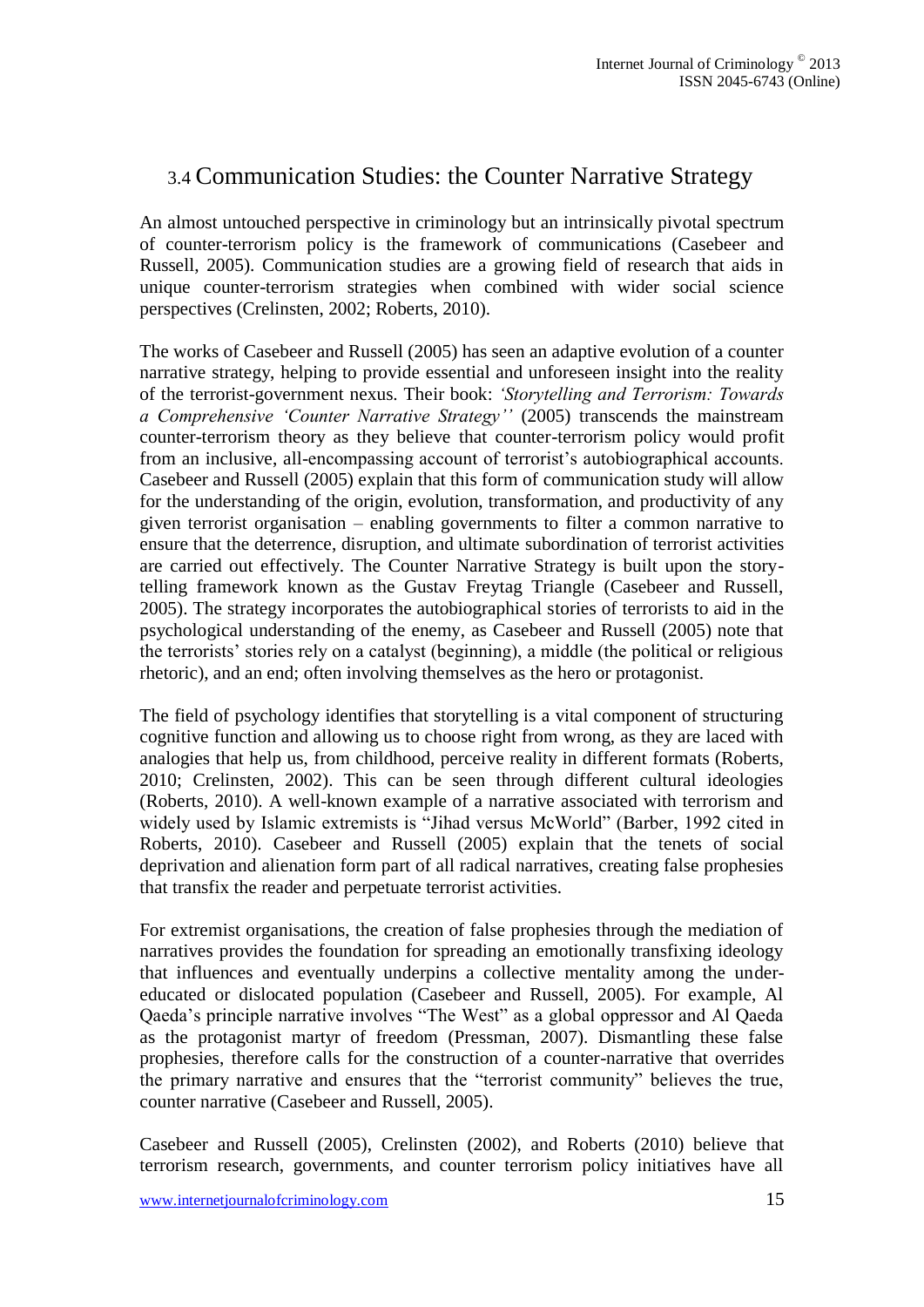failed to address the "narrative" framework that fuels the extremist ideology, and until a Counter Narrative Strategy is implemented, groups such as Al Qaeda will continue to gain support through farcical stories. Moreover, Roberts (2010) has extended Casebeer and Russell's Counter Narrative Strategy, explaining that narratives are involved in the four main phases of terrorist organisation:

- 1. Genesis: during the formation of a terrorist organisation narratives are used as tools of recruitment, creating a group identity, hegemony within the group, and status for the story teller/s;
- 2. Growth: once the organisation is fully established narratives affirm the groups ideology, create obligations for the members, and perpetuate into the wider 'local' community;
- 3. Maturation: narratives allow for stability and hegemony against environmental change, create motivation in a hierarchical manner, and channel organisational pursuits; and
- 4. Transformation: the framework of narratives allow for organisations to evolve, revive, and modify their goals and identities. Roberts notes that this may be the most dangerous phase (2010).

The Counter Narrative Strategy that Casebeer and Russell (2005) have created, along with Roberts (2010) work provides an understanding that the failure to present morally correct "stories" can create an increase in terrorist activity. Public representatives should not undervalue the progress and worth of counter-narrative rhetoric (Roberts, 2010; Ronald, 1987), as it has a reflective cognitive function that shapes how audiences value reality (Roberts, 2010). For this reason Casebeer and Russell (2005) argue that the European Union and all member states should implement a EU unified Counter Narrative Strategy. The Counter Narrative Strategy will address a global population, as it will not only effect domestic populations, but extremists globally, and specifically citizens of Europe who are at high-risk of radicalisation (Casebeer and Russell, 2005; Crelinsten, 2002; Ronald, 1987).

An over represented topic within social science, but a basic necessity for the promotion of an effective Counter Narrative Strategy is mass media (Gregerson, 2002). The mass media infiltrates every household in Europe and can dominate public opinion, therefore counter-terrorism initiatives should use the media as a vessel for counteracting extremist narratives (Gregerson, 2002; Bossong, 2008). The media is continuously used with positive effect to aid in poverty, disease, famine, and illiteracy reduction, and as such, Franck (1990) believes that it can be just as beneficial in promoting anti-terrorism ideologies.

Rohan Gunaratna, the head of the International Centre for Political Violence and Terrorism Research, has advised seven strategic steps to an effective counterterrorism policy with the process of communications and media at the centre of each step (2006). Gunaranta (2006) explains that over the past decade terrorists have used the media as a tool to sustain their supremacy, which makes it imperative that governments do not neglect the media as a medium of counter-terrorism policy. In addition, governments should collectively use mass media to inform the European population on essential and commonly misunderstood terminology (Bhui, 2009; Bowling and Phillips, 2002). For example, the common misconception of the differentiation amid 'Islamism' and 'Islamist', as contrary to public belief, Islamism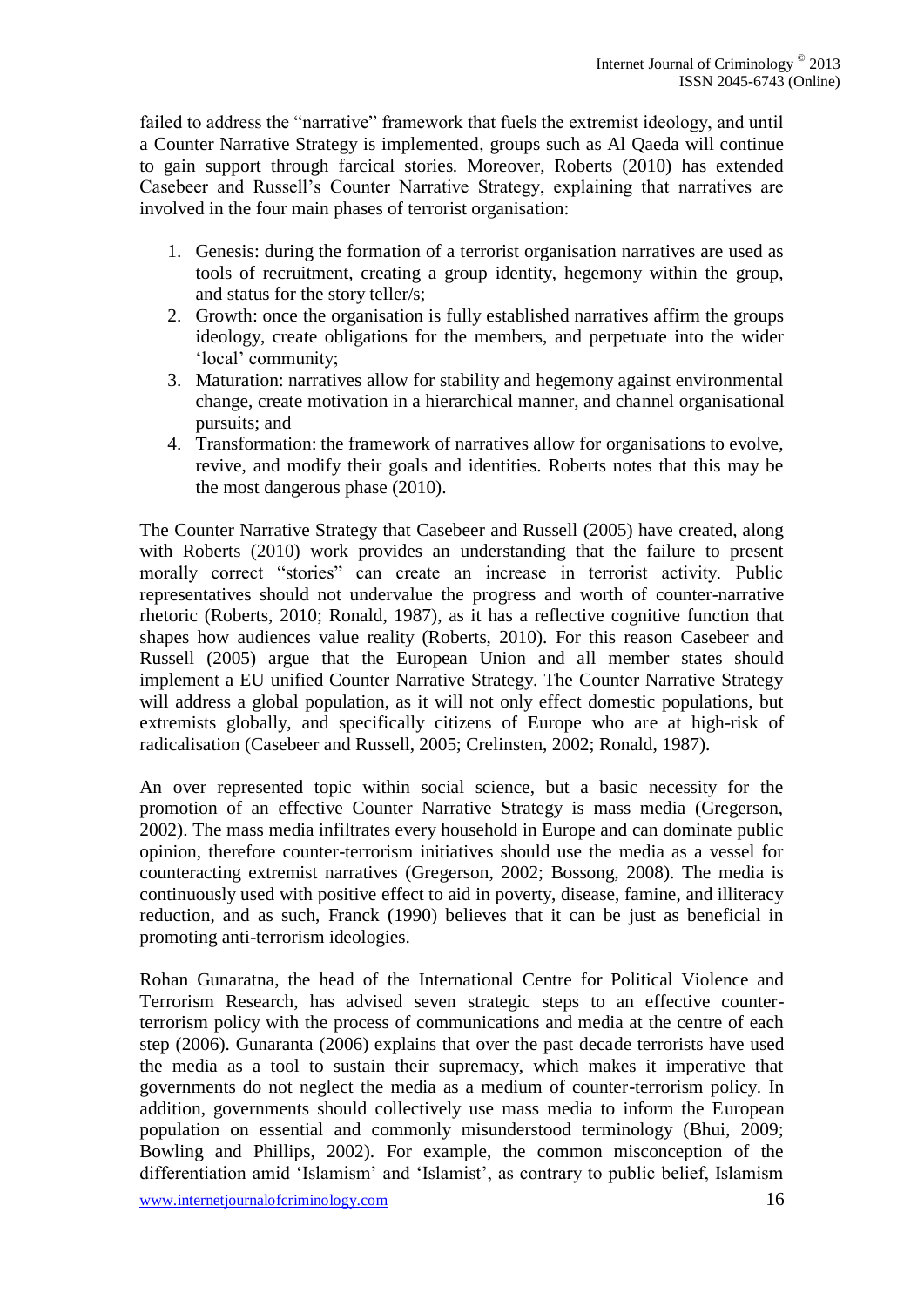and Islamist are strictly political, not religious, ideology of Islam (Innes, 2006). Addressing prevalent misinterpretations in wider society via different media formats effectively denotes a government's enthusiasm for countering terrorism, without alienating or displacing the Muslim community (Metropolitan Police Authority, 2007). Pressman (2007) argues that home-grown terrorism will decrease dramatically if the wider public are educated and understand Islam, as the Muslim community will no longer feel alienated and individuals that would have previously defected to extremism will maintain their roles in the wider community. However, while the notion of a Counter Narrative Strategy should be implemented via the media and should undoubtedly contribute towards the wider nexus of counter-terrorism policy, governments continue to perceive the role of the media as a dangerous minefield of political correctness, a hindrance to ongoing intelligence, and an obstacle (Casebeer and Russell, 2005).

Coolsaet and Swielande (2007), however, suggest that Belgium is one of only a few countries in Europe that has actively addressed terrorism through the media. This can be seen through their study, *'Belgium and Counterterrorism Policy in the Jihadi Era: 1986 to 2007'* as they create an overview of the Belgian counter-terrorism media enterprise, acknowledging that the fundamental codes of conduct are: no stigmatising language, the constant reassurance that Belgium does not tolerate anti-Muslim or anti-Arab bias, and the broad teachings of tolerance towards the ethno-religious divide (Coolsaet and Swielande, 2007). Moreover, the Belgian authorities have placed clear precedence on altering the populations mentality, as media creates the atmosphere that it is not Islam being besieged, but radical militants and terrorist acts from any given origin, political ideology, religious ideology, or justification (Coolsaet and Swielande, 2007).

## 3.5. Economic Perspective

An economic perspective is an unusual pathway of analysis within social science reports; however, it has been deemed essential to the understanding of the multifaceted Action Plan for Combating Terrorism, as Sandler and Enders (2004a; 2004b) explain that economics play a vital role in the incorporation and dismissal of policy ideas. As such economics has a fundamental role to play in counter-terrorism policy formation.

The approach of Game Theoretic Studies within economics allows counter-terrorism policy to be evaluated through cost and benefit measures (Berrebi, 2010). The Council of the European Union (2007) deem terrorists as rational actors who work towards maximal efficiency (i.e., net payoffs) through the expenditure of their chosen actions created from their commodification of illegal-flows. The "price" that terrorists endure as a result of their actions is perceived, by the Council of the European Union (2007), to fluctuate based on differing security and policy initiatives. Therefore, Sandler and Enders (2004a) argue that the cost-benefit realm of terrorism creates a broadening of counter-terrorism policy via forms of expanding terrorist actions (Council of the European Union, 2002). For example, the early 2002 EU Action Plan for Combating Terrorism caused a greater use in metal detectors at national boarders and airports, which raised the "price" of terrorist aircraft hijackings (Berrebi, 2010). This served to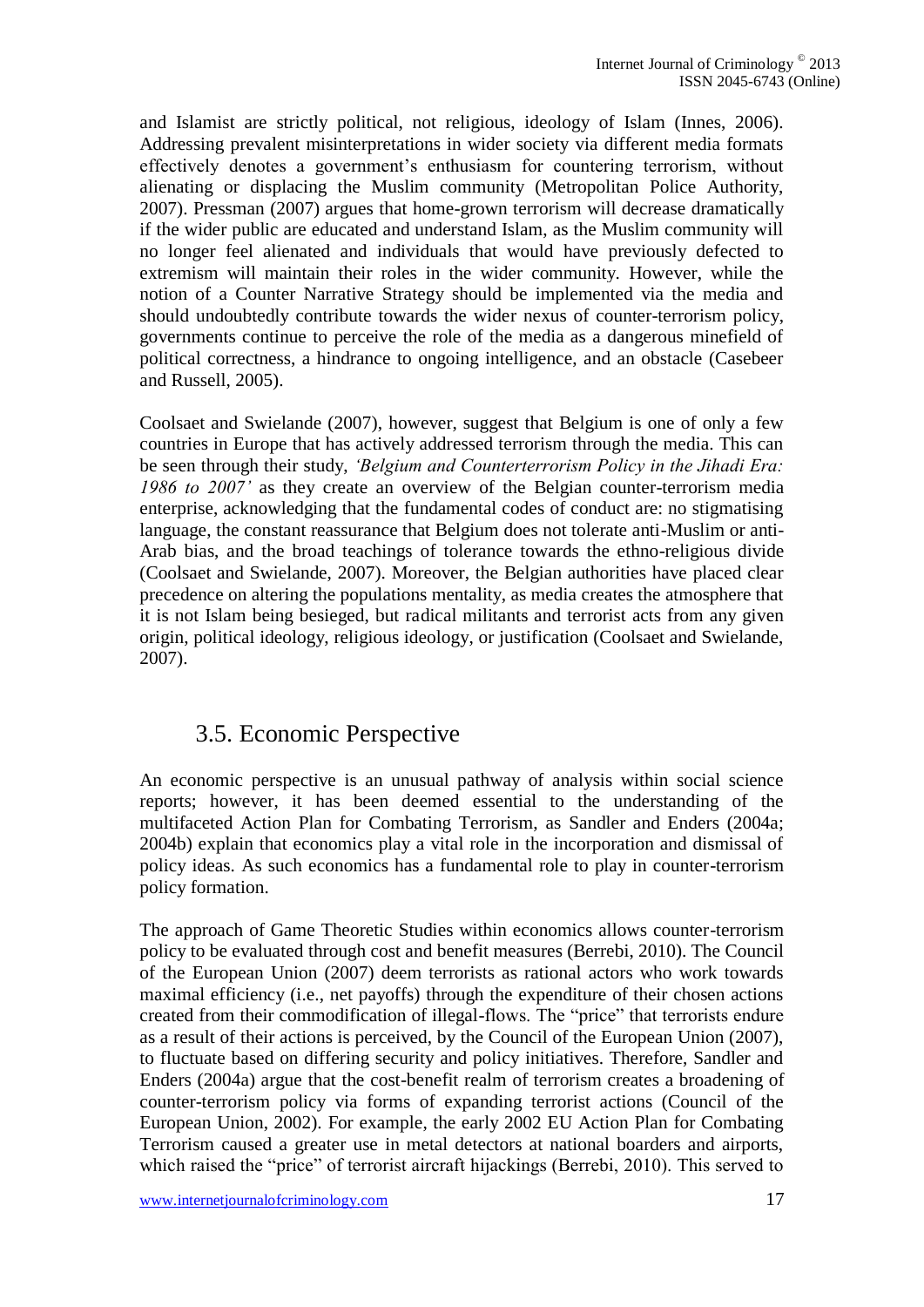alter "terrorist'" actions, creating "low-cost" modes of terrorism seen in Madrid and London (Berrebi, 2010).

Drawing from a wide range of literature, it is evident that there are three strategies that work together in aiding and progressing the economic aspect of counterterrorism. These are:

- 1) Governments should create clearly defined policy that makes terrorists retreat into less harmful actions (Sanders and Enders, 2004a; 2004b; Franck, 1990),
- 2) The European Action Plan must go after the terrorists' resource facilities and group finances via a unilateral and coherent strategy (Berrebi, 2010), and
- 3) European member states must simultaneously counteract all modes of terrorism, so that there is a significant correlation between the rising "price" of terrorism and the decreasing availability of terrorist resources (Sanders and Enders, 2004a; 2004b; Berrebi, 2010).

The notion of these underlying strategies are guided towards raising the "cost" of terrorism in a hope that political ideologies will evolve from actions into words through a political context (Berrebi, 2010). Such recommendations have two hugely limiting factors; firstly, this is just *one* aspect in *one* perspective of counter-terrorism theory and policy, which means that the other 'push' and 'pull' factors undoubtedly mask, overtake, or eradicate the possibility of a Game-Theory style of policy formation (Sanders and Enders, 2004b). Secondly, many authors and politicians have commented on the numerous difficulties in evaluating and monitoring the process of Game Theory Strategies (Sanders and Emders, 2004a; Franck, 1990).

An alternative dilemma that has a negative tangible effect on the EU Action Plan is that a nations size can limit its effectiveness in countering terrorism on a national level, as a larger member state will presumably have a greater number of possible targets (Marianne-Van, 2003). It is, as Berrebi (2010) argues, an economical minefield for the European Council, as there is wide-ranging matrix of counterterrorism intricacies to overcome, as terrorists can attack every target, while the member states and the overarching Action Plan cannot guard everywhere. An additional irregular notion of counter-terrorism policy is the false sense of sanctuary national political and military primacy provides (Sandler, 2005). This is demonstrated through Robert and Richardson's (2007) empirical research, concluding that "modern" (i.e., religiously motivated) terrorists aim to attack nations that are economically superior, as it achieves a greater sense of global panic and further empowers followers of extremist ideology. This often results in member states enacting the Action Plan and European counter-terrorism initiatives in varying levels of adherence, causing confusion and haphazard implementation of national security, as there is no "correct" way of interpreting the Action Plan (Robert and Richardson, 2007).

Lastly, the concept of macroeconomics (i.e., transnational/EU-wide) and microeconomics (i.e., state-centric) control all policy over every spectrum of national and EU-wide initiatives (European Parliament, 2011). Within theoretical pursuit of economics within policy formation, the aspect of macro and micro adjustments has untold and relatively un-researched chain effect on counter-terrorism policy over the short-term and long-term (European Parliament, 2011). The main characteristics that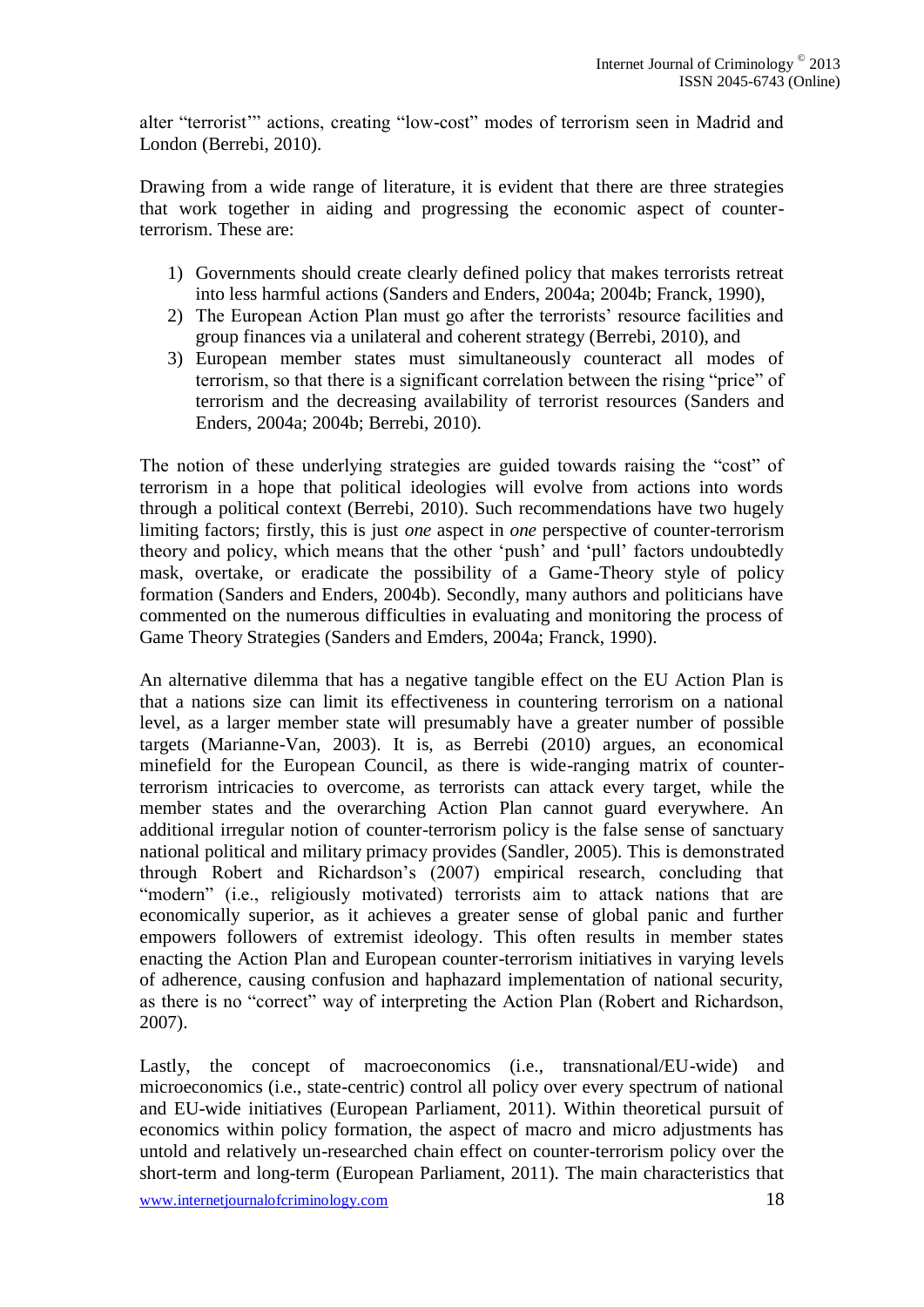divide macro and micro economic aspects of policy are that the former guides the collective economy of the EU (i.e., GDP, FDI, and rates of import/export) while the latter guides specific economic activities within a member state (i.e., economic stability within transport, welfare instruments, and telecommunications) (European Parliament, 2011). The idea that there is a multifaceted element of economics on a supranational and state-centric level, ranging over all policies has major 'push' and 'pull' effects on counter-terrorism, as the monetary aspects of each country will create a varied and amalgamated response to terrorism when all member states attempt to view the Action Plan through a unified lens (European Parliament, 2011).

## 4. Ideal-Archetypal Traits of Action Plans

After presenting the differing perspectives that highlight just a small part of the ambiguity-conflict nexus and 'push' and 'pull' factors via the literature review, it is hopefully clear that the European Council and member states have to contend with a vast array of policy strands that all work towards counter-terrorism. Moreover, it will become evident that ambiguity rises from multiple transgressed counter-terrorism theory and policy ideals, which have a direct correlation with the faults of the Action Plan for Combating Terrorism (Jenkin *et al*, 2007). To accentuate these flaws, however, it is necessary to construct a stereotype of an ideal action plan for a basis of comparison. The proceeding, short chapter uses political and academic literature to formulate what constitutes an "ideal" action plan and will lay the basis for greater understanding of the previous 'push' and 'pull' perspectives in conjunction with the evolution of the Action Plan for Combating Terrorism.

As reiterated throughout this report, there is no clear or concise definition of the regulations and function that the Action Plan for Countering Terrorism affords Member States; however, looking at successful legally defined policies within the wider framework of political or business markets (i.e., Common Strategies under the Common and Foreign Security Policy (Council of the European Union, 2005)), it is, nonetheless, feasible to extract some prevailing ideal-archetypal traits that all counterterrorism policies should provide. The first priority that any policy should promote is the dedicated focus to *one* overriding objective (Pressman, 2007; Council of the European Union, 2002; Clark, 2007). This contrasts with the current Action Plan's wide and varying structure of member state interpretation and differing, guiding objectives (Pressman, 2007). Secondly, successful action plans need to specify and assign regulated roles to those contributing in any "plan's" implementation, as well as constructing deadlines to aid positive progression (Clark, 2007; Sandler, 2005; HM Government, 2010). Lastly, all European policy implementation, action plans or otherwise, should be responsive to supranational and national-centric change, as efficient policy response creates solidarity between member states and hegemony between the European Council and member states (Omand, 2005).

Over the past decade of European governance, however, these policy ideals have been disregarded, as there has been a shift to a liberal use of action plans (Council of the European Union, 2004b). An example of this is the Vienna Action Plan (1998 cited in Council of the European Union, 2005) that proposed the enforcement of the Area of Freedom, Security, and Justice strategy (AFSJ) (Council of the European Union,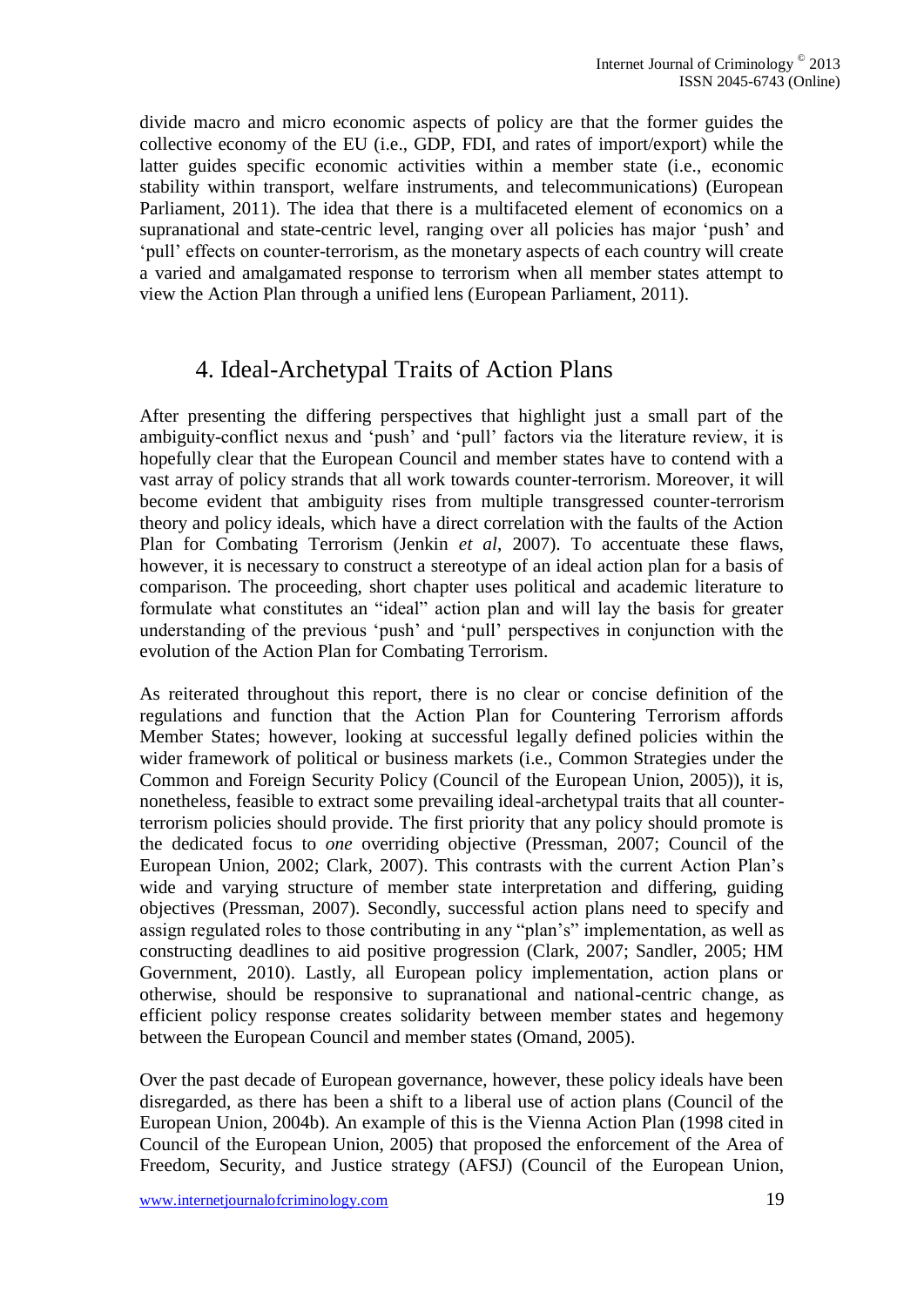2005). The Vienna Action Plan, however, reads as a pantopragmatic statement of the ASFJ; the specific implementation of timeframes and guiding targets of the Vienna Action Plan and the ASFJ were only fully detailed in the subsequent Tampere scoreboard (Pressman, 2007). Other poorly implemented action-strategy plans (see, Yonah, 2006) imply, too, that the European parliament, council, and residing members view "action plans" or "strategies" as loose frameworks for consideration and more specifically, as Yonah (2006) argues, political legalities that strengthen the output legitimacy of the EU.

The central aim of depicting several ideal-archetypal traits within action plans is to highlight that policy conflict and policy ambiguity are fundamental issues when trying to create natural progressions in successful governance (Wouter and Ryngaert, 2005). The literature review has already addressed the ambiguity and conflict within counterterrorism policy formation, but it is necessary to address the 'push' and 'pull' factors through a content analysis of the current Action Plan to Combating Terrorism and it's evolution, which will enforce this papers argument that only under circumstances of low policy ambiguity and conflict can the Action Plan be implemented to it's full potential.

## 5. Birth and Evolution: from the Anti-Terrorism Roadmap to the Action Plan for Combating Terrorism

If, preferably, an Action Plan is forged as an attempt to lower multifaceted ambiguity within policy by regulating procedures, member states, and targets, then the EU Action Plan on Combating Terrorism undoubtedly intended to pursue a form of managerialist governance throughout the EU's counter-terrorism agenda (EU Council Secretariat Factsheet, 2007). The European Parliament (2011) notes that it is also unlikely that the EU council and EU member states perceived the Action Plan as a verbatim contract, as all of the measures included would be impossible to enact over every member state. However, there were, and still are, severe inconsistencies in the endeavours to control EU counter-terrorism agendas on the pretence of managerialist target-setting ascendancy (Karin-Von, 2005; Staniforth, 2010). The lack of formalised control and hierarchical governance, from the European Council through to the member states, has been an issue since the Action Plan's inception (Staniforth, 2010). The construction of an Action Plan in light of September  $11<sup>th</sup>$  was not a managerialist feat of collective member state consciousness, but, rather, a knee-jerk reaction of chaotic and haphazard policy entrepreneurialism (Council of the European Union, 2004b; Pressman, 2007).

The proceeding content analysis provides the understanding that the EU Action Plan for Combating Terrorism does not constitute a prosperous tool in countering terrorism, as internal policy ambiguities (seen in Chapter 3) have served to create external EU counter-terrorism conflict, from formation to implementation. Moreover, due to the lack of the EU Council's transcendent, hierarchical governance over European member states, the Action Plan cannot overcome varying policy conflicts via hierarchical coercive methods (Home Office, 2010). So, although periodic events, such as September  $11<sup>th</sup>$ , Madrid, and the 7/7 bombings provided prospects for policy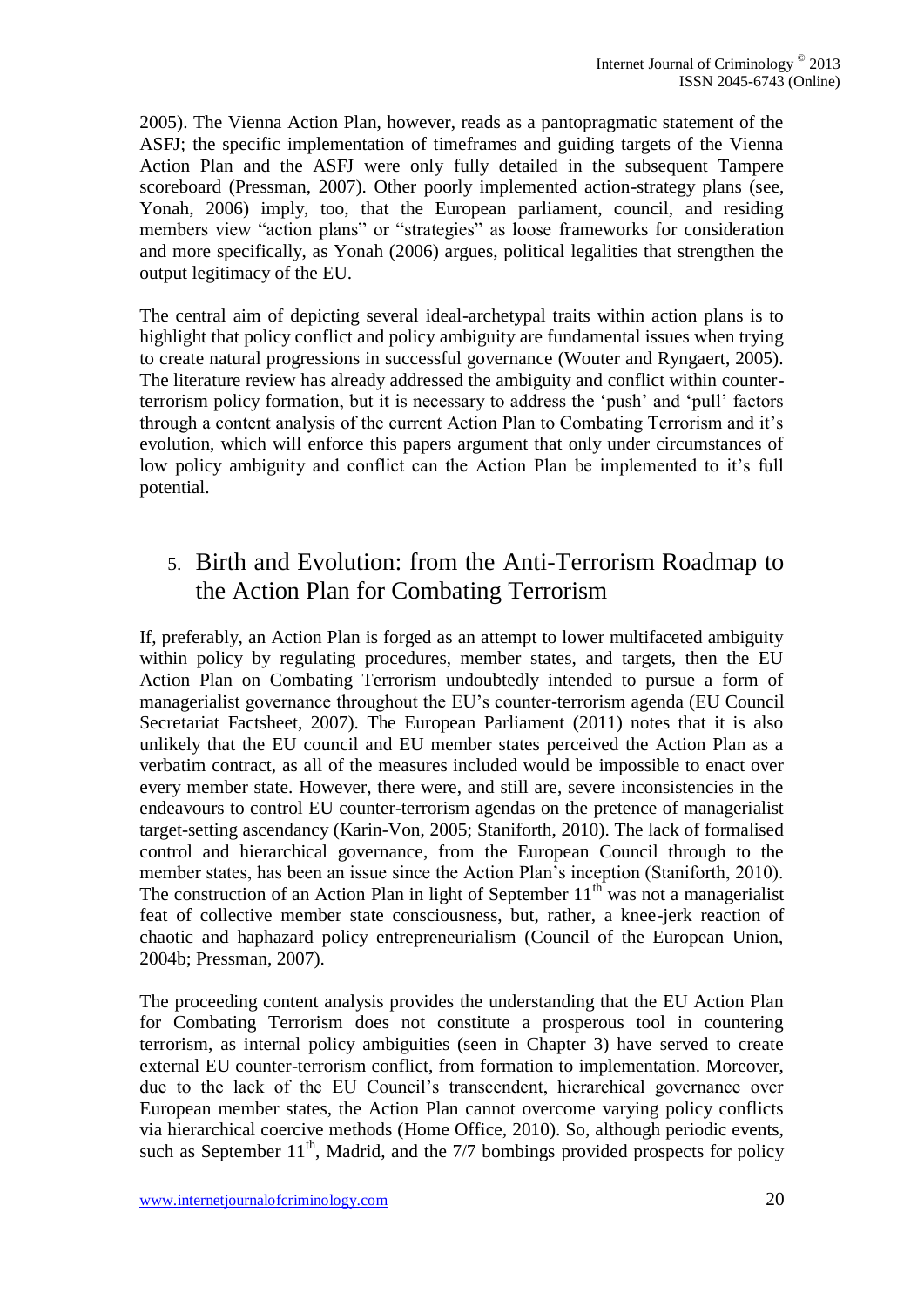formation, they served to obscure managerialist governance priorities such as the Action Plan (Clark, 2007; Bossong, 2008).

# 5.1. A Critical Content Analysis of EU Counter-Terrorism Measures

After the tragic events of September  $11<sup>th</sup>$ , security became a high priority globally and the European Commission immediately began encouraging the formation of EU security policy (Council of the European Union, 2004a; 2004b). As soon as six days later policies that had been undergoing review since 1999, namely the European Arrest Warrant (2001 cited in Omand, 2005), were hastened and made central to the EU counter-terrorism effort (Council of the European Union, 2005). This evidently supports the notion of knee-jerk, haphazard policy reaction. However, what has been relatively unreported is that Commissioners Patten and Vittorino (i.e., policy entrepreneurs) simultaneously introduced several internal initiatives that integrated with the European Arrest Warrant, creating the need for counter-terrorism policy to have paramount participation with the European Commission (Staniforth, 2010). The internal initiative paper was titled '*Increasing the Capacity of the EU to Fight International Terrorism*' and would path the direction of the future Action Plan (Amnesty International, 2003).

In the proceeding months following the aftermath of September  $11<sup>th</sup>$  there was a overarching sense of ambiguity through the EU in regards to the fast developing counter-terrorism measures (Clark, 2007; Council of the European Union, 2002); yet no-one misunderstood the unilateral objective, which was confirmed by the unparalleled 'joint declaration' of all Heads of State, the High Representatives, and the European Parliament (Council of the European Union, 2002; EU 2005). Simultaneously, various national-centric agencies (i.e., MI6) and European agencies (i.e., Europol) used their supremacy to hasten greater EU action in an uncoordinated manner (Crenshaw, 2007). Under this guise of formal control, the aforementioned internal initiative paper sought to create a wide-ranging EU counter-terrorism framework that maximised the role of the EU vis-à-vis the Member States (Council of the European Union, 2005; Sandler, 2005).

The Commission's attempt to enact "formal control" and bring about realism to counter-terrorism strategies culminated in a mass of eighteen proposals (Marianne-Van, 2003), ranging from extended rights and powers for Europol and Eurojust to the regulation and pursuit of transnational money laundering through terrorism, to name just one (Marianne-Van, 2003). Sixteen of the eighteen proposals went further than the realm of counter-terrorism, for example, the EU Visa and Sanctions Policy (Amnesty International, 2003). As previously discussed in the literature review, this type of extended theoretical proposition of multifaceted, 'push' and 'pull' policymaking dynamics is an example of policy entrepreneurs advancing their own, older policies in light of knee-jerk, ambiguous, fast-formation policy by loosely harmonizing their own proposals with "current" dilemmas (Amnesty International, 2005).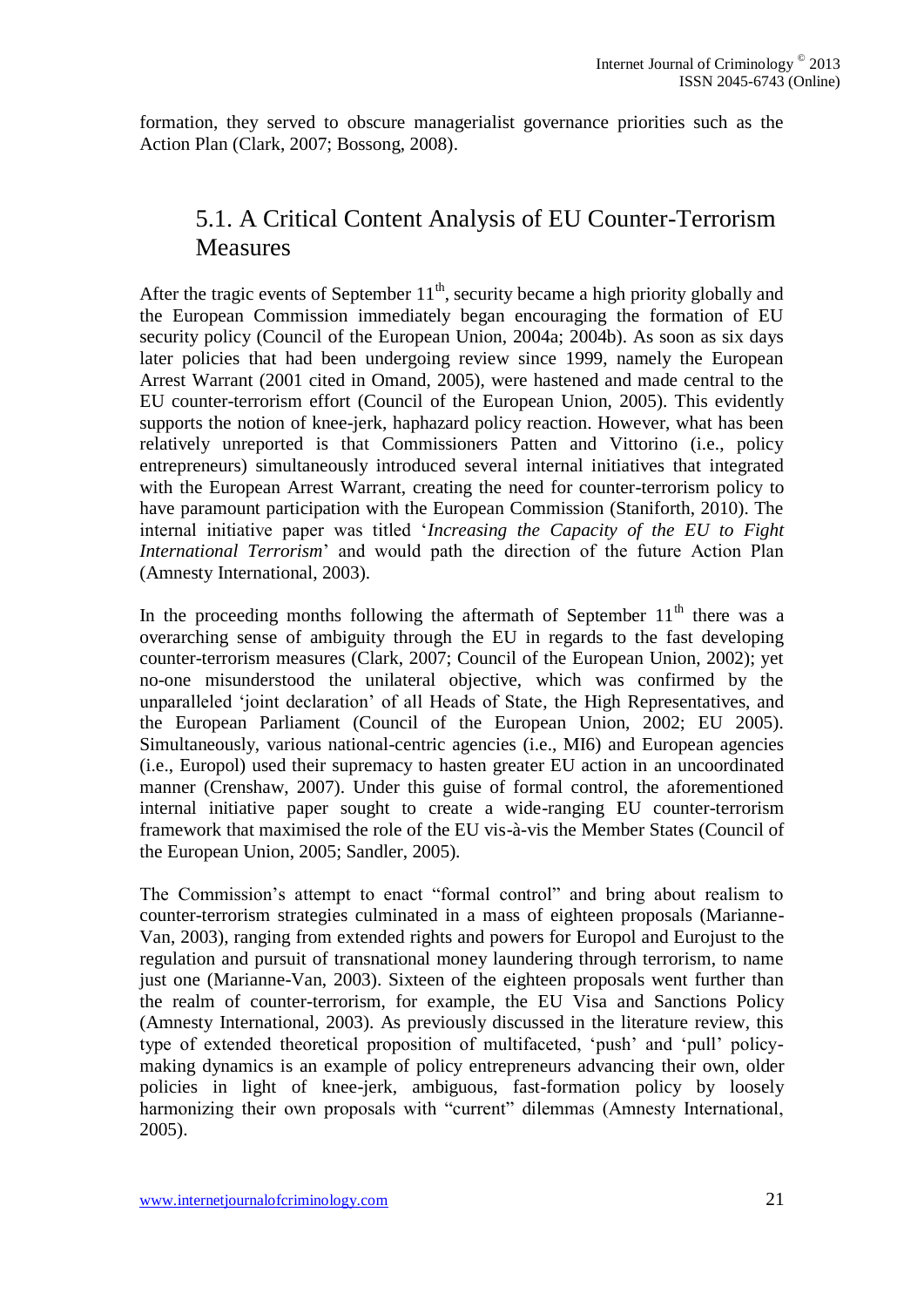As an effort to counteract the Commission's profound agenda initiatives, the Council Secretariat introduced the Anti-Terrorism Road Map, which was aimed at regulating the Justice and Home Affairs Council (JHAC) and aiding the implementation of the Action Plan (Staniforth, 2010). The intricacies of the Road Map, however, were an amalgamation of policies that had been on the agenda prior to 2001 (Staniforth, 2010; Clark, 2007), apart from the extended powers given to the investigation and transnational cooperation throughout immigration and asylum policy (Clark, 2007). This fact highlights one strand of this reports argument: that the Road Map (i..e, the foundations of the Action Plan) were created out of frenzied, haphazard policy formation, as old policies were not changed but became "new" policy through necessity and sequential coincidence (Clark, 2007). Duvall (2007) argues directly, that if policy is not adequately remoulded or reinvented to pursue new targets then it is partly or wholly redundant – this view point is fundamentally connected the Action Plan.

The initial Roadmap/Action Plan that was implemented by the JHAC, it has been argued, was the catalyst for the current problems within EU counter-terrorism policy, as it extended beyond it's own role by integrating many uncontrollable EU counterterrorism paradigms, such as extended transparency initiatives and cooperation with the United States or aiding the United Nations with financial aspects of terrorism (Amnesty International, 2003; Evelien, 2002; Wouters and Ryngaert, 2005). This haphazard broadening of policy direction opened the floodgates for unequivocal policy entrepreneurship, as the Belgian Presidency soon extended the Action Plan to contain the General Affairs Council and the Economic and Financial Affairs Council (Staniforth, 2010). This, therefore, created an exhaustive list of 'push' and 'pull' factors within the Roadmap/Action Plan and created policy ambiguity (Home Office, 2010). So the evolving 'wide-ranging' Roadmap, that sought to create structure, specific targets, and clarity, paradoxically created an ambiguous, overloaded Action Plan that further exacerbated the EU's capabilities (Marianne-Von, 2003). Marianne-Von (2003) argues that the "capability breach" soon became greater (as is seen currently) once the remit of counter-terrorism was only one part of the wider Action Plan.

Clark (2007) explains that the preliminary overextension of policy formation, execution, and coordination can be partly excused as the aftermath of September  $11<sup>th</sup>$ created global panic for security systems, but, as the Commission's formation of the Roadmap demonstrates, it had also been motivated by the multiple perspectives of policy entrepreneurs working in an uncoordinated manner (Sandler, 2005), as seen through the literature review. Moreover, the counter-terrorism policies pre-2001 had been viewed as wholly unsuccessful (Sederberg, 1995; Fletcher, 1966), which made it highly problematic that the Action Plan came from a frenzied, haphazard reaction to September  $11<sup>th</sup>$ , as it was enacted without the formalised consultation framework of ratification throughout the subsidiary political departments (Clark, 2007).

Consequently, policy conflict grew from policy ambiguity and has served to destabilise all member state's trust in the EU's Action Plan and wider counterterrorism agenda (Coolsaet and De Swielande, 2007; Home Office, 2010). For example, eleven national parliaments, including France, Germany, and the United Kingdom, created evaluation boards to address the European Arrest Warrant after it had been enacted within three months at the supranational EU level, whereas,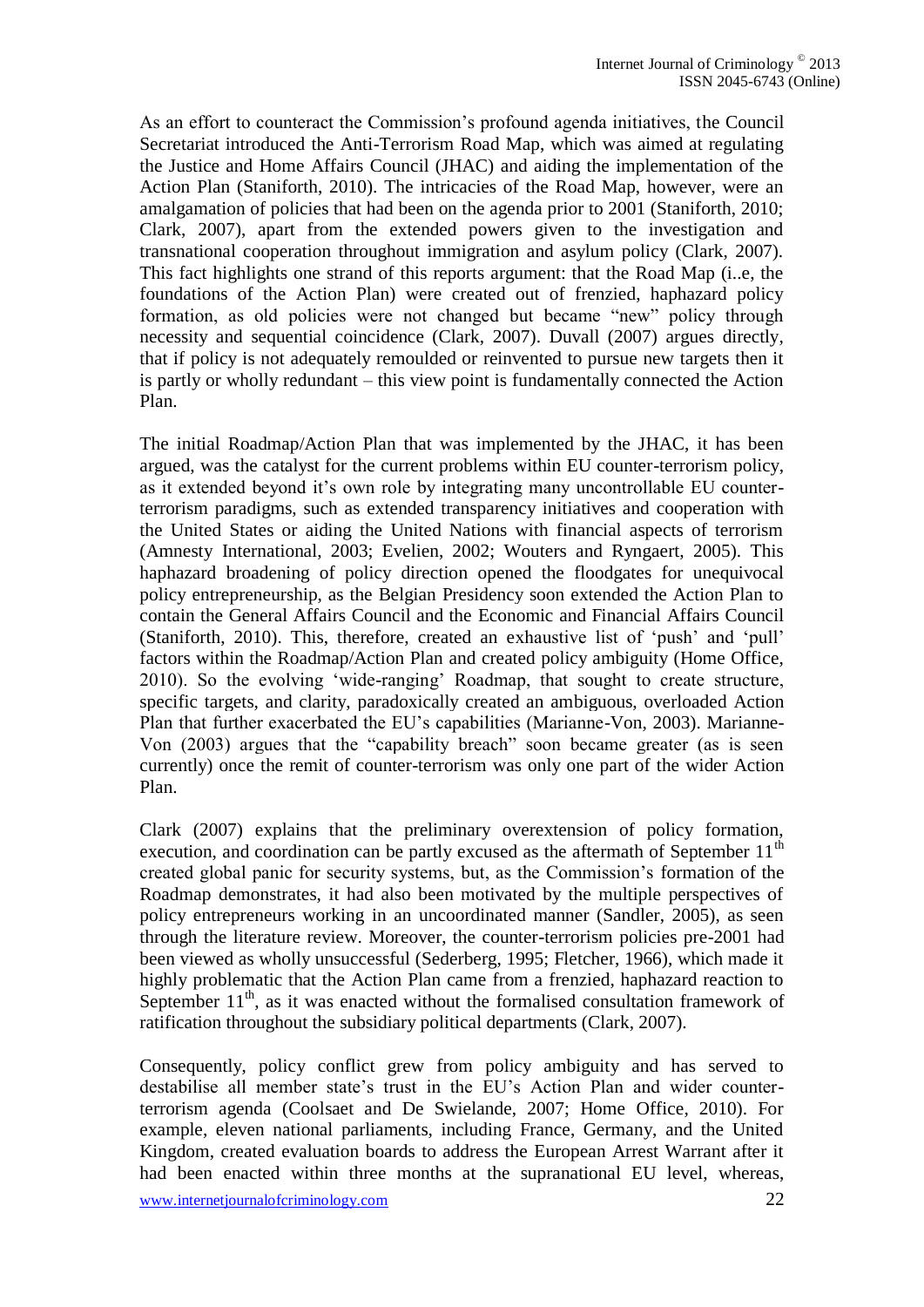Hoffman (2006) explains that crucial policy implementation habitually takes a minimum of two years. It has been a continuous criticism of the Action Plan that unevaluated policy instruments are being created and enacted without the critical planning and time needed to address the long-term affects of such policy (Innes, 2006). A controversial and pivotal example of this has been the Data Retention Directive of the Action Plan, which was enacted to the dismay of many civil rights, Heads of State, and telecommunication companies (see, Amnesty International, 2004; 2005).

Finally, even if less contentious frenzied policies (i.e., much aviation security) were made possible through the strength of external leaders such as the United Nations and the United States, the overarching role of the EU in the context of a counter-terrorism facilitator was, and still is, highly contested, as the EU failed to enact any form of hierarchical governance (Yonah, 2002; 2006; Council of the European Union, 2004b). The birth of the Anti-Terrorism Roadmap and its multiple tenuous links to counterterrorism obscured the five guiding targets of the original European Action Plan and listed agendas complementary to the 'push' and 'pull' factors of the Council of Ministers rather than the "current" problems of terrorism (Marianne-Von, 2003). The overriding ambiguity that ensued within the Roadmap and Action Plan sought to dismantle any, aforementioned ideal-archetypal trait that may have guided the Action Plan in its inception (Bossong, 2008). More importantly, as the Action Plan continued to broaden, becoming more ambiguous and more conflicting, the Member States and their subsidiary anti-terrorism units sought to resolve the faults of the Action Plan by creating their own internal counter-terrorism initiatives that were to be more defined and concise (Metropolitan Police Authority, 2007; Coolsaet and De Sweilande, 2007). It is of no coincidence, therefore, that Member States such as the United Kingdom and France have created their own bilateral initiatives for intelligence sharing and do not appear to perceive the Action Plan as a binding legality (European Council, 2005). This strongly relates to the perspectives seen in the literature review.

## 5.2. The Current Action Plan for Combating Terrorism: the effect of the Madrid and London bombings

The most recent evolution of the EU's Action Plan that was enacted following the events of Madrid and London, which is now the current Action Plan, will only be addressed briefly, as it ultimately follows the same disjointed, ambiguous progressions that have been outlined above. Firstly, the chaotic political scenario following the Madrid attacks allowed for the European Council to adapt a new Action Plan that encompassed all of the intended policies from the Anti-Terrorism Roadmap that were yet to be enacted (Staniforth, 2010). Secondly, policy entrepreneurialism found its way to the forecourt of advisories and "new" policy ideals, which inevitably served to raise ambiguity and conflict once again (European Council, 2005; Crenshaw, 2007). Lastly, however, there was a concentrated effort to speed-up policy formation and implementation of previous, frowned-upon ideas, as Omand (2005) argues that global political shock allows for misguided and unchecked policies to slip through in the critical period of governmental reorganisation.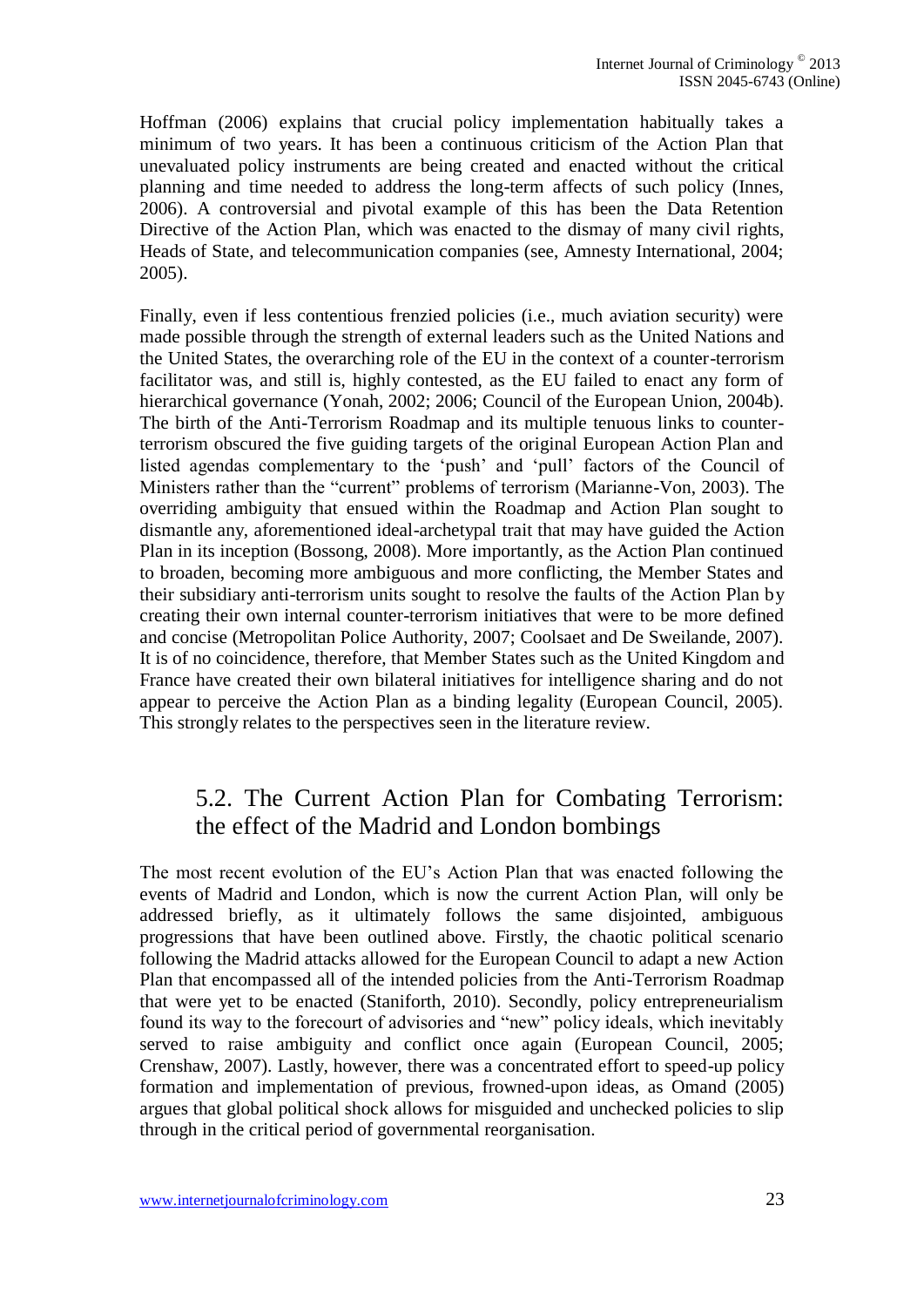Another impact that the Madrid and London attacks had was the propulsion towards a concentrated effort to reorganise the Action Plan around seven clearly defined objectives that were outlined in the latter sections of the European Council Declaration (2005, cited in Council of the European Union, 2007). The hope that clear definitions and aims would lessen ambiguity and conflict already had roots in the European Security Strategy dating back to 2003 (Crenshaw, 2007) and was immediately developed into current policy frameworks by the Commission (Crenshaw, 2007; Clark, 2007). The logical progression of these extenuating circumstances formed today's European Counter-Terrorism Strategy (2005 cited in Council of the European Union, 2007), which identifies four counter-terrorism objectives: 1) prevent, 2) protect, 3) pursue, and 4) respond. These four objectives, however, resonate associated criticisms of the Action Plan, as they are constructs of ambiguity, serving actors of the EU that wish for leeway in internal policy formation (i.e., the United Kingdom) (Silke, 2011; Crenshaw, 2007; Staniforth, 2010). As a result, the current Counter-Terrorism Strategy combined with the "new" Action Plan have only served to repackage and promote a "public-friendly" counter-terrorism agenda that is still inconstant, poorly coordinated, ambiguous, conflicting, and ultimately dangerous in regards of future progression (Silke, 2011; Amnesty International, 2005).

This means that currently, EU counter-terrorism policies as a whole persistently fall below what is deemed as adequate (see chapter 4). Moreover, after the attacks on Madrid and London, the ambiguity-conflict nexus grew due to the revised Action Plan growing in size and complexities (Council of the European Union, 2005; Council of the European Union, 2004b; EU, 2005). This has been a continuous criticism of the EU Council and is accentuated by the fact that no implementation capacities of any Member State have been reinforced as counter-terrorism policy has grown (FAIR, 2004; Berrebi, 2010;), causing a supranational and nationally-internal breakdown of the Action Plan (EU, 2005; Pressman, 2007; Council of the European Union, 2004b; Coolsaet and De Swielande, 2007). Yet even if there were a unilateral effort for a greater formation, implementation, and hierarchical governance approach, and the ideal-archetypal traits of policy could be followed, the lack of unified resolutionmaking potential and legitimacy of the European Union, Council, and Government over supranational definitions, means that any future Action Plan for Combating Terrorism is bound to fall short to the whims of policy entrepreneurs, their 'push' and 'pull' perspectives, and the capability breach that has been slowly getting worse since the events of September 11<sup>th</sup> (Staniforth, 2010; Clark, 2007; Omand, 2005, Jenkins *et al*, 2007).

# 6. The Future of EU Counter-Terrorism

One long-term, but effective route the EU could take to resurrect a successful counterterrorism strategy, is to ingenuously and practically pursue a cost-benefit assessment of probable terrorist damage via a State by State mapping system, to accentuate the susceptibility of Member States that have continuously introduced unsuccessful or below average counter-terrorism measures (Bossong, 2008). This type of economic cost-benefit calculation would inevitably rate each Member State's counter-terrorism initiatives, creating an overall indices table/graph that would give clear results of risks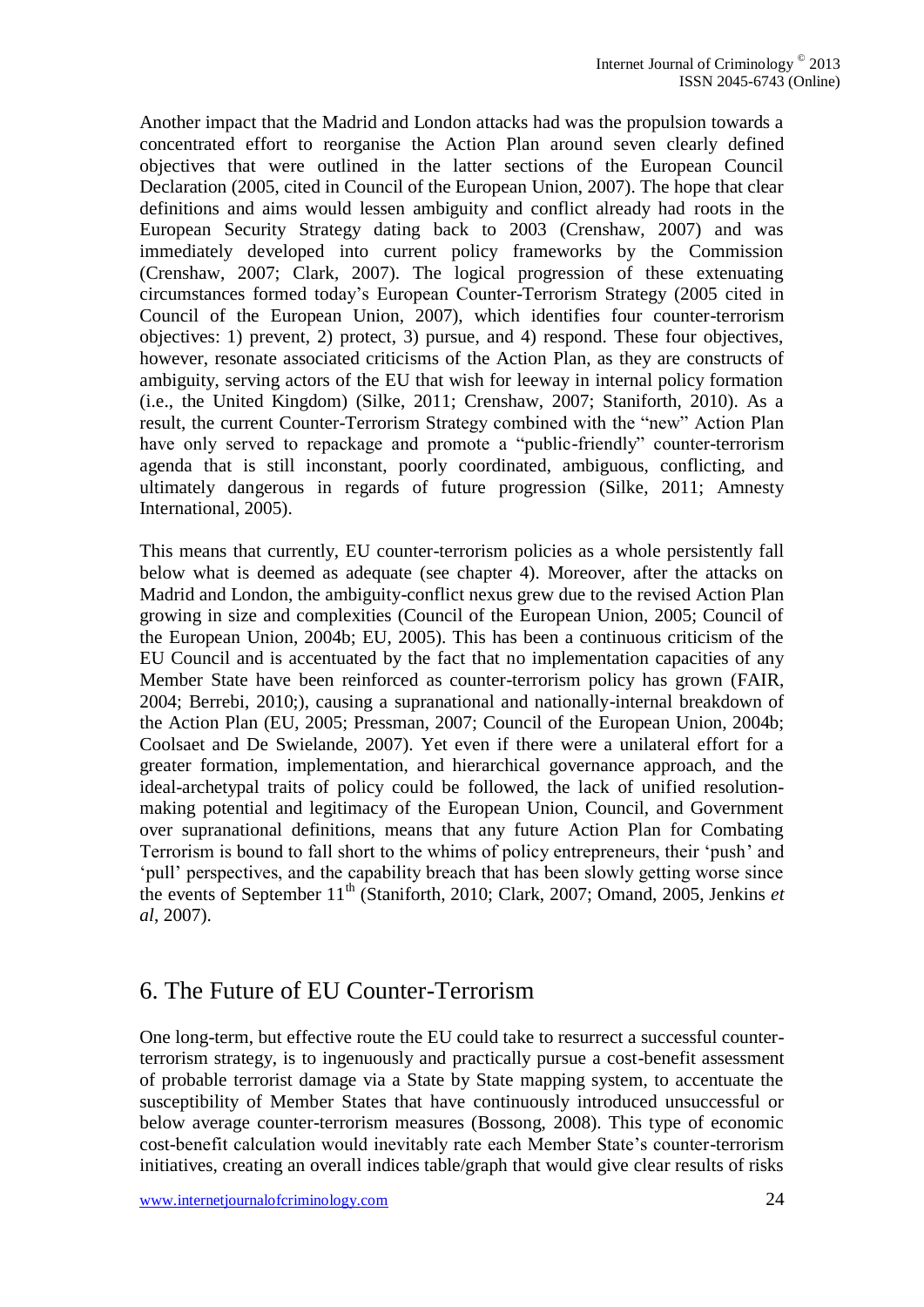that nations face and cost measures of counteracting such risks (Bossong, 2008). Moreover, while the impact of terrorist actions is of low cost over short periods, longterm, cumulative attacks are exceedingly high-cost; for example, Northern Ireland (Karin-Von, 2005). The European Parliament (2011) assert that losses to GDPs for European States that have suffered from terrorism equates to  $\epsilon$ 63.5 billion from 2001 to 2005. By implementing an autonomous system of an appraisal-shamming nexus in relation to the harm a terrorist attack could have on Member States, the European Council and Commissioners could aid in the formation of "successful" counterterrorism policy, as a cost-benefit system would not only systematically structure the Member States, but also provide strong ground for comparisons and effectiveness, aiding in the establishment of a clear ideal-archetypal policy (Bossong, 2008).

On a similar note, and in relation to this report, awareness of the true extent of options available to the European Commission is a necessity when producing beneficial policy (Crenshaw, 2007). It is understood that this report merely touches the tip of the metaphorically iceberg that is the ambiguity-conflict nexus, but in doing so it has become apparent that there is yet to be an in-depth analysis into the true account of policy options spanning all disciplines, their advantages, disadvantages, and the circumstances in which they might work. The literature provided by academics and political research centres seem, unfortunately, to fall short of even depicting the multifaceted array of perspectives. Even though research and releases of literature on counter-terrorism have increased by an unimaginable figure since the events of September  $11<sup>th</sup>$ , there is relatively nothing known about the formation of policies being applied and how all of the counter-terrorism measures unite (if at all) and diverge form one another (Sandler, 2005). It is for this reason that this report suggests that future research of counter-terrorism should work towards a framework derived from the ambiguity-conflict nexus that will help categorise counter-terrorism initiatives of Member States. This progression in analysis will create a unique categorisation of the effectiveness of counter-terrorism policy; further identifying what should be regarded as 'best practice' in policy formation for future supranational Action Plans and nationally internal interpretations of such Plans.

#### 7. Conclusion

Since the inception of the Anti-Terrorism Roadmap and the Action Plan for Combating Terrorism, the EU's counter-terrorism effort has lost transnational credibility (Clark, 2007; Pressman, 2007; Omand, 2005; Karin-Von, 2005). Even though the sheer output of policy implementation has been extraordinary or, as this report views it, worrying, the lack of clarity due to the implicit 'push' and 'pull' factors seen within the literature review have served to fundamentally hamper counter-terrorism progress (Staniforth, 2010; Townshend, 2002; Wouters and Ryngaert, 2005). Primarily, the Action Plan was deemed a useful instrument for counteracting terrorism; however, an in-depth content analysis of the birth and evolution of the Action Plan suggest that it could never serve as an efficient tool of EU governance (Marianne-Van, 2003; Sandler, 2005).

Not only the incorporation of the Economic and Financial Affairs Council into the Roadmap or the formation of the Arrest Warrant Initiative, but the entire Action Plan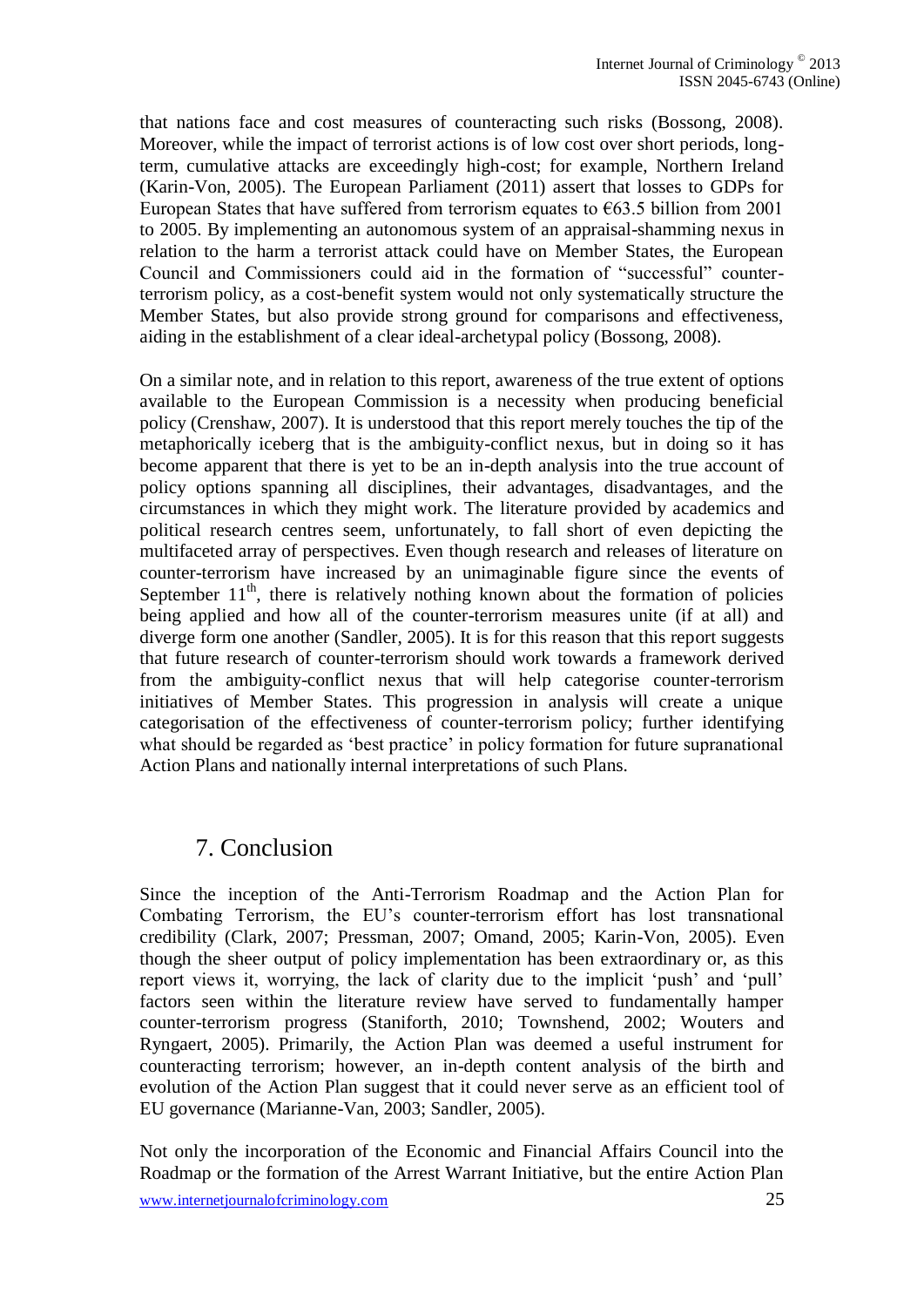itself was created out of hectic global panic, which allowed actor orientated, not "problem" orientated, processes of agenda-setting and policymaking to ensue (Clark, 2007). Yet the resulting frenzied, haphazard formation of counter-terrorism instruments by policy entrepreneurs overloaded the capabilities of the EU and its Member States, causing a paradox in "countering" terrorism (Crenshaw, 2007; Jenkins *et al*, 2007). Therefore, the genesis of EU counter-terrorism policy subsequent to the aftermath of September  $11^{th}$  was chaotic and unformulated. The ambiguityconflict nexus that ensued opened the flood-gates for procrastination within policy formation, which opposed the central requirement of a managerialist, hierarchical governance that the Action Plan hoped to achieve through its longevity (Yonah, 2002; 2006; Council of the European Union, 2004a; 2004b).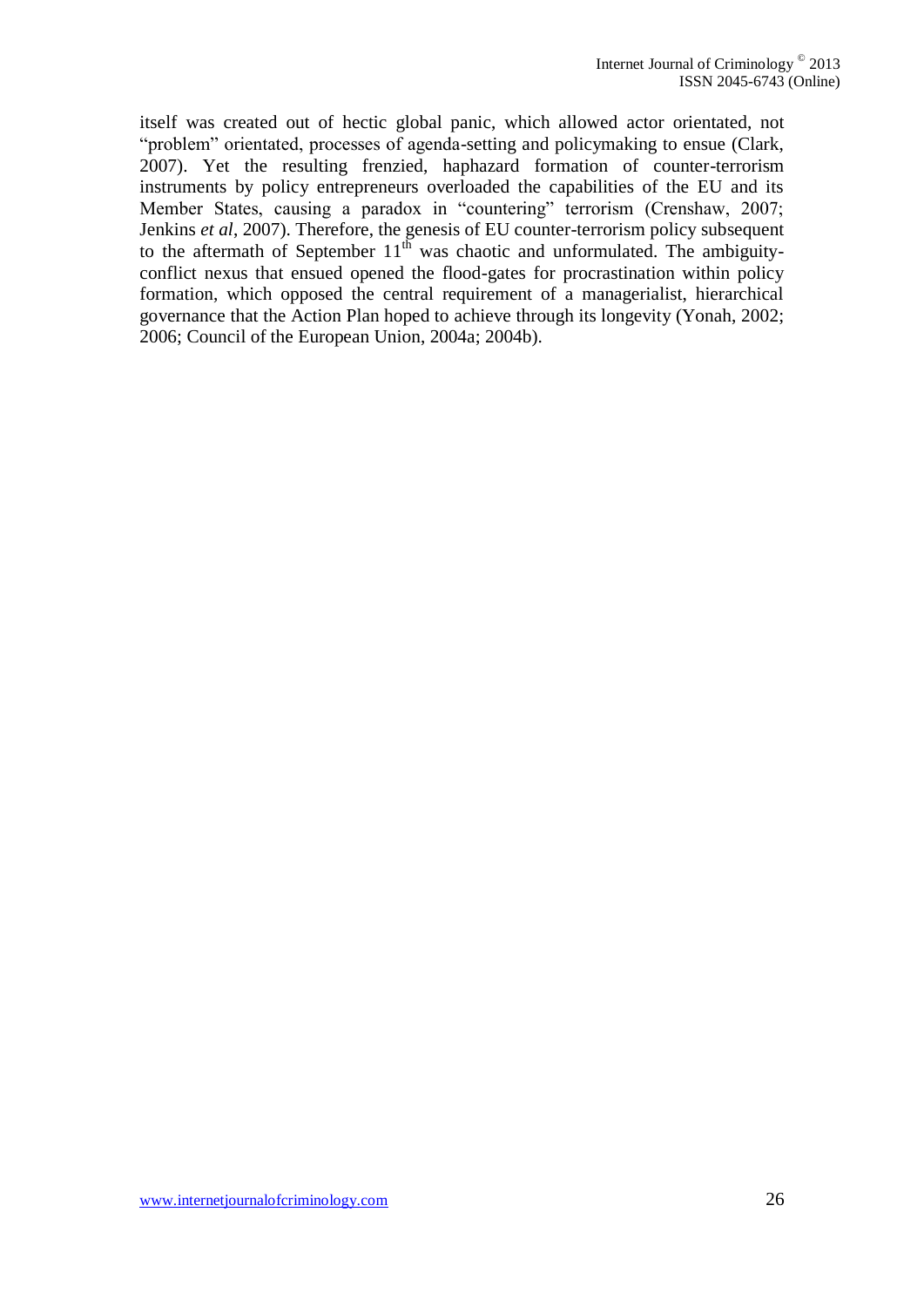## 8. Bibliography

Aaron, W (1979). Speaking truth to power: the art and craft of policy analysis. Boston: Little, Brown & Company.

Abadie, A. (2006). Poverty, Political Freedom, and the Roots of Terrorism. Available: http://www.hks.harvard.edu/fs/aabadie/povterr.pdf. Last accessed 12/04/2012.

Amnesty International. (2003) EU-US Extradition Agreement is still flawed on human rights. EUR 01/005/2003.

Amnesty International (2005) Human Rights Dissolving at the Borders? Counterterrorism and EU Criminal Law. London: Amnesty International Publications.

Berrebi, C. (2010). The Economics of Terrorism and Counterterrorism: What Matters and Is Rational-Choice Theory Helpful?. Available: http://publicpolicy.huji.ac.il/upload/MG849-Sco-Sci-Terr\_Berrebi-Chapter.pdf. Last accessed 19/04/2012.

Berg, B. (2004). Qualitative Research Methods for Social Sciences.Available: http://digilib.bc.edu/reserves/sc210/piat/sc21007.pdf. Last accessed 23/04/2012.

Bhui, S, H (2009). Race & Criminal Justice. London : SAGE Publications Ltd.

Bossong, R (2008). The Action Plan on Combating Terrorism: A Flawed Instrument of EU Security Governance. Journal of Common Market Studies, vol. 46, no. 1, (LSE library).

Bowling, B. and Phillips, C (2002). Racism, Crime and Justice. Harlow: Pearson Education Ltd.

Bryman, A (2008) Social Research Methods: Oxford University Press.

Bryman, A and R. Burgess (1994) Analyzing Qualitative Data: Routledge.

Casebeer, D and Russell, A (2005). Storytelling and Terrorism: Towards a Comprehensive 'Counter-Narrative Strategy'. Strategic Insights, vol. 4, no. 3.

Clark, P. (2007). DAC Peter Clark's speech on counter terrorism. Available: http://cms.met.police.uk/news/major\_operational\_announcements/terrorism/dac\_peter \_clark\_s\_speech\_on\_counter\_terrorism. Last accessed 12/04/2012.

Coolsaet, R and De Swielande, T (2007). Belgium and Counterterrorism Policy in the Jihadi Era. Egmont Paper 15, Brussels: Egmont Royal Institute for International Relations.

Council of the European Union (2002). Framework Decision on Combating Terrorism. Justice and Home Affairs, Brussels (2002/475/JHA).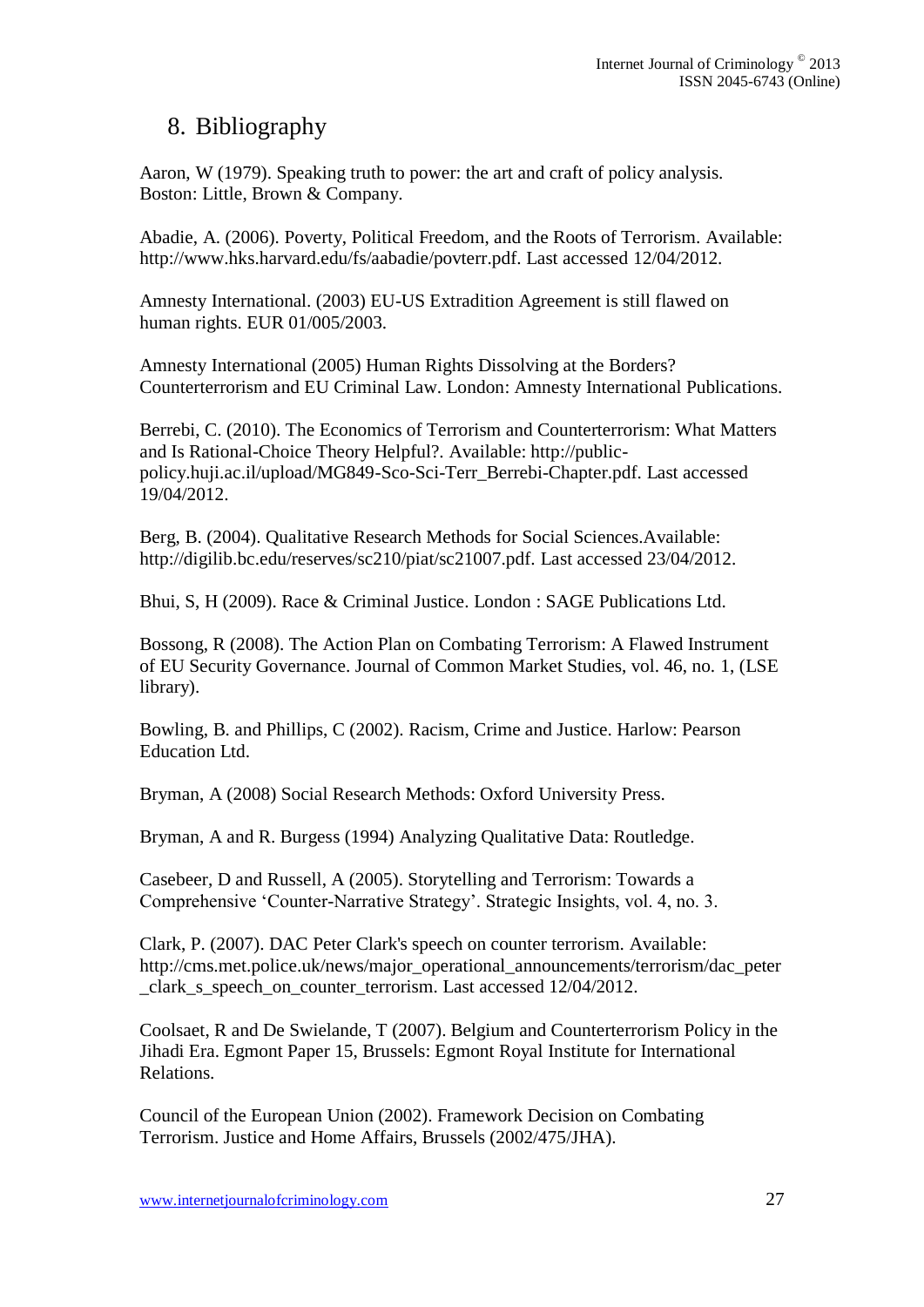Council of the European Union. (2004a) Declaration on combating terrorism, 7906/04, Brussels.

Council of the European Union. (2004b) Interim report on the evaluation of national anti-terrorist arrangements, Brussels, (document has no number).

Council of the European Union (2005). The European Union Counter Terrorism Strategy. Justice and Home Affairs Council Meeting, Brussels.

Council of the European Union (2007). EU Action Plan on Combating Terrorism, Brussels.

Crelinsten, D (2002). Analysing Terrorism and Counter-Terrorism: A Communication Model. Terrorism and Political Violence, vol. 14, no. 2.

Crenshaw, M (2007). The Organization of Terrorism" in J.O. Ellis (2007). Terrorism: What's Coming The Mutating Threat. Oklahoma: Memorial Institute for the Prevention of Terrorism.

Crenshaw, M (1981). The Causes of Terrorism. Comparative Politics, vol. 13, no. 4.

De Mesquita, B (2005). Conciliation, Counterterrorism, and Patterns of Terrorist Violence. International Organization, vol. 59.

Duvall, L. (2007). New Counter-Terrorism ''stop and question' powers are not needed: Len Duvall, MPA chair. Available: [Access] http://www.mpa.gov.uk/news/press/2007/07-025/. Last accessed 15/04/2012.

EU. (2005). EU Plan of Action on Combating Terrorism. Available: http://ue.eu.int/uedocs/cmsUpload/EU\_PlanOfAction10586.pdf. Last accessed 12/04/2012.

European Council (2005). The European Counter-Terrorism Strategy, 14469/4/05, Brussels.

EU Council Secretariat Factsheet (2007). The European Union and the Fight Against Terrorism, Brussels.

European Parliament. (2011). Estimated Cost of EU Counterterrorism Measures. Available:

http://www.europarl.europa.eu/committees/en/libe/studiesdownload.html?languageDo cument=EN&file=36811. Last accessed 12/04/2012.

Evelien, B (2002). 'Immigration, asylum, and terrorism: a changing dynamic. Legal and practical developments in the EU response to the terrorist attacks of 09.11'. European Journal of Migration and Law: vol. 4, pp. 390-415.

FAIR. (2004). COUNTER-TERRORISM POWERS Reconciling Security and Liberty in an Open Society: Discussion Paper. Available: http://www.fairuk.org/docs/A%20Muslim%20Response%20-%20Counter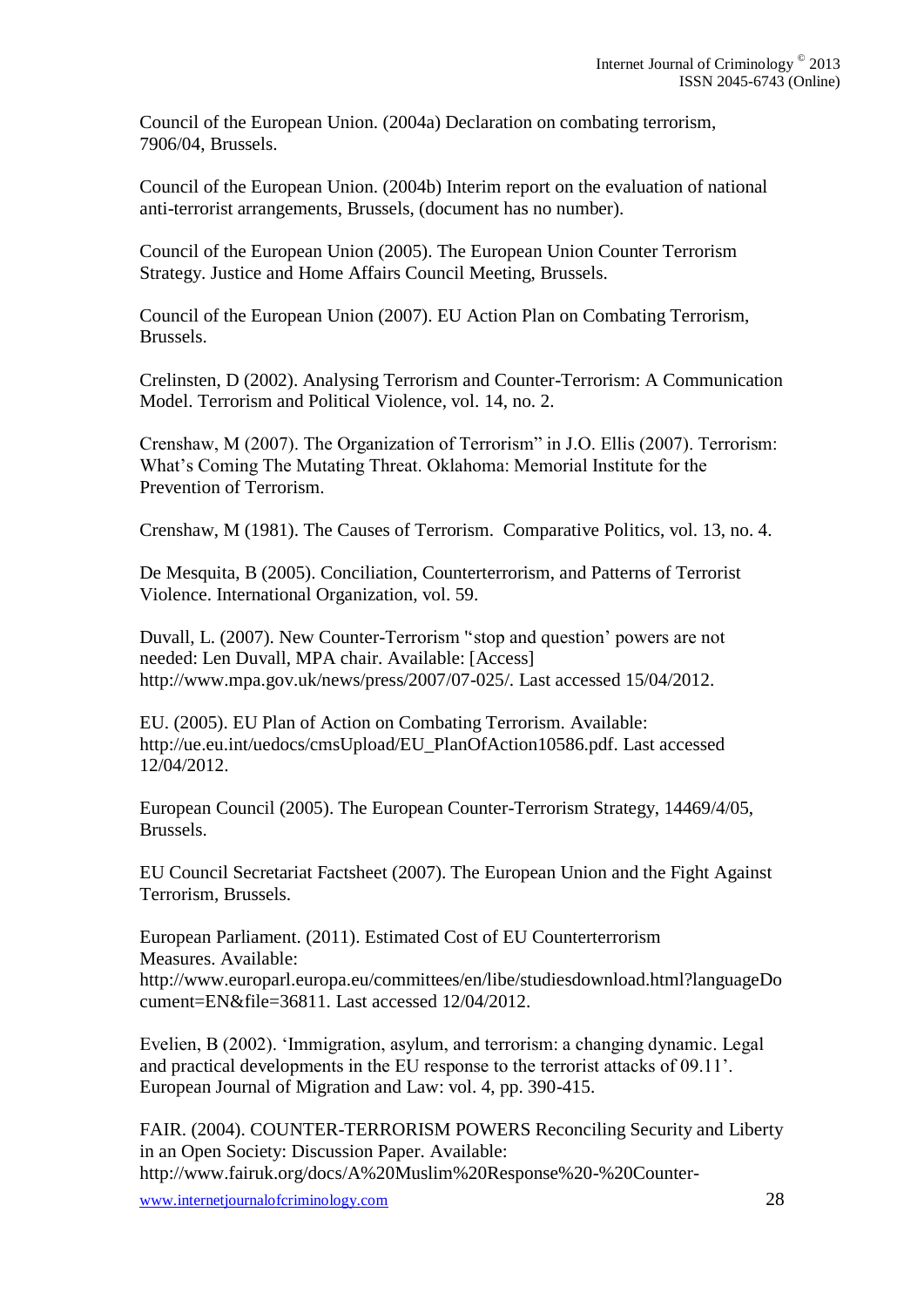Terrorism%20Powers%20Government%20Discussion%20Paper%202004.pdf. Last accessed 10/04/2012.

Fernando, R (2000). European democracies against terrorism: governmental policies and intergovernmental cooperation. London: Ashgate.

Fletcher, J (1966). Situation Ethics: The New Morality. Westminster: John Knox Press, reprinted 1997.

Franck, T (1990). The Power Of Legitimacy Among Nations. Oxford and New York: Oxford University Press.

Gibbs, J (1985). Theoretical Methods in Criminology. California: SAGE Publications Ltd.

Gilbert, N. (2001) Researching Social Life: Sage.

Gregerson, M. (2002). Media and Psychology Can Partner to Counter Terrorism. Available: http://www.apa.org/divisions/div46/images/gregerson.pdf. Last accessed 16/04/2012.

Gunaratna, R (2007). Strategic Counterterrorism: The Way Forward, in J.O. Ellis (2007). Terrorism: What's Coming The Mutating Threat. Oklahoma: Memorial Institute for the Prevention of Terrorism.

Hammersley, M. (Ed) (1993) Social Research: Philosophy, Politics and Practice: Sage.

Hewitt, S (2008). The British War on Terror - Terrorism and Counter-Terrorism on the Home Front Since 9/11. London: Continuum.

HM Government. (2010). Securing Britain in an Age of Uncertainty: The Strategic Defence and Security Review. Available: http://www.direct.gov.uk/prod\_consum\_dg/groups/dg\_digitalassets/@dg/@en/docum ents/digitalasset/dg\_191634.pdf. Last accessed 15/04/2012.

Hofferbert, R.T. (1990) The reach and grasp of policy analysis: a comparative view of the craft. Tuscaloosa: University of Alabama Press.

Hoffman, B (2006). Inside Terrorism. New York: Columbia University Press.

Home Office. (2010). What perceptions do the UK public have concerning the impact of counter-terrorism legislation implemented since 2000?. Available: http://rds.homeoffice.gov.uk/rds/pdfs10/occ88.pdf. Last accessed 22/04/2012.

Innes, M. (2006). Policing Uncertainty: Countering Terror through Community Intelligence and Democratic Policing. Available: http://www.upsi.org.uk/storage/publications/counterterrorism/policinguncertainty.pdf. Last accessed 16/04/2012.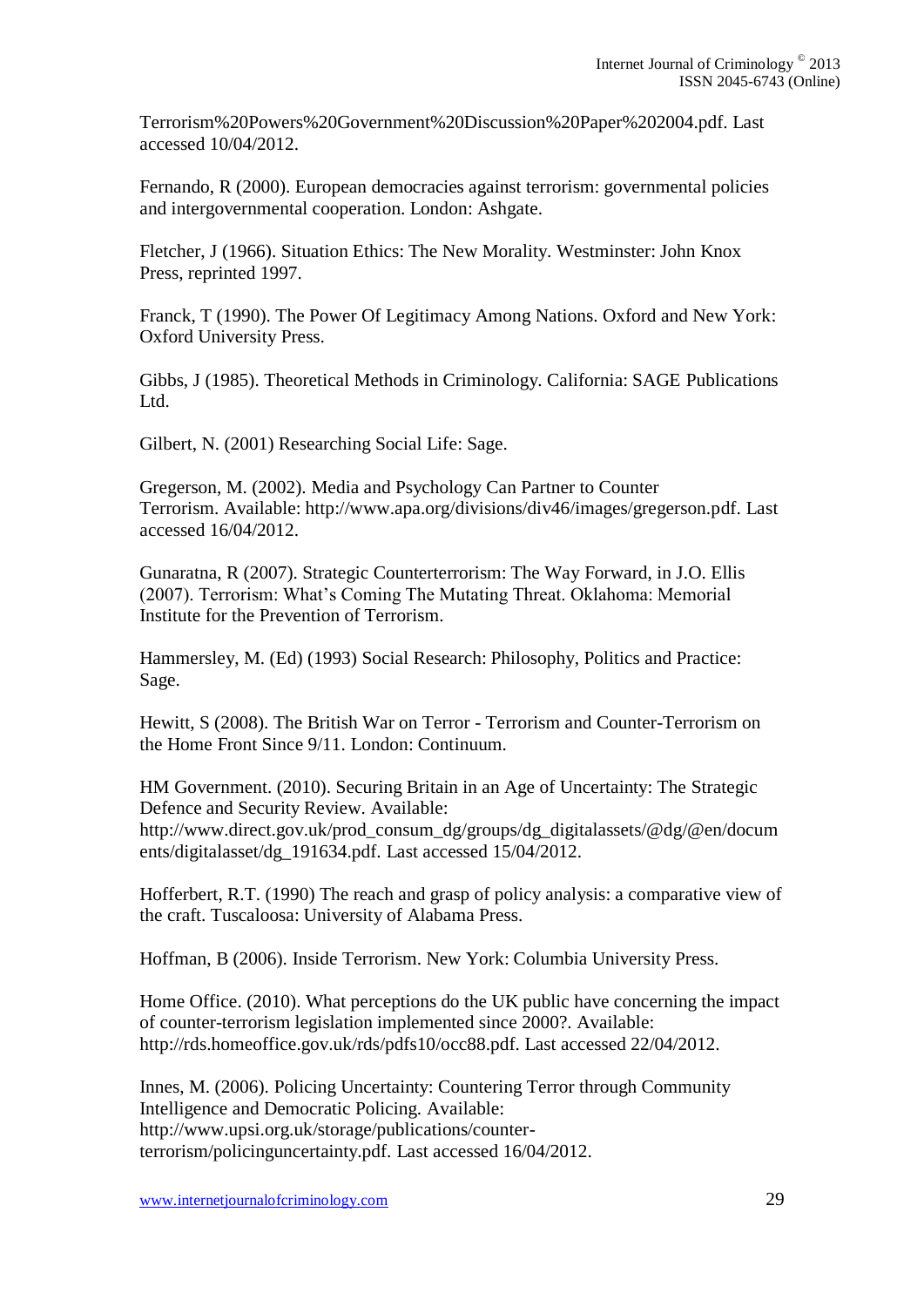Jarol, B (1991). Empirical political analysis: Research methods in political science. New York: Longman.

Jenkins, B et al. (2007). Terrorism: What's Coming. Available: http://www.mipt.org/Websites/mipt/Images/media/Publications/SeniorFellowMasters. pdf. Last accessed 12/04/2012.

Julian, S (1969). Basic research methods in social science: The art of empirical investigation. New York: Random House.

Jupp, V. (1993) Methods of Criminological Research: Routledge.

Jupp, V., P. Davies and P. Francis (eds.) (2000) Doing Criminological Research: Sage.

Karin von, H (2005). Europe confronts terrorism. London: Palgrave.

Keohane, D. (2005). The EU and counter-terrorism. Available: http://library.coleurope.eu/pdf/CER/keohane.pdf. Last accessed 11/04/2012.

Krippendorf, K (2004). Content Analysis: An Introduction to its Methodology. 2nd ed. London: SAGE Publications Ltd.

Malvesti, M (2002). Bombing bin Laden: Assessing the Effectiveness of Air Strikes as a Counter-Terrorism Strategy. The Fletcher Forum of World Affairs, vol. 26, no. 1.

May, T. (1997) Social Research: Issues, Methods and Process: Open University Press.

Marianne van, L (2003). Confronting terrorism: European experiences, threat perceptions and policies. The Hague: Kluwer Law International.

Metropolitan Police Authority. (2007). Counter-Terrorism: The London Debate. Available: [Access] http://www.mpa.gov.uk/downloads/publications/counterterrorism/ctld-22feb07.pdf. Last accessed 02/04/2012.

Omand, D (2005). Countering International Terrorism: The Use of Strategy. Survival, vol. 47, no. 4.

Parsons, W (1995). Public policy: an introduction to the theory and practice of policy analysis. Cheltenham: Edward Elgar.

Pressman, J (2007). Rethinking Transnational Counterterrorism: Beyond a National Framework. The Washington Quarterly, vol. 20, no. 4.

Roberts, K. (2010). The Psychology of small groups: Implications for counter terrorism investigations. Available:

http://www.aic.gov.au/events/aic%20upcoming%20events/2010/~/media/conferences/ 2010-isoc/presentations/roberts.pdf. Last accessed 12/04/2012.

www.internetjournalofcriminology.com 30